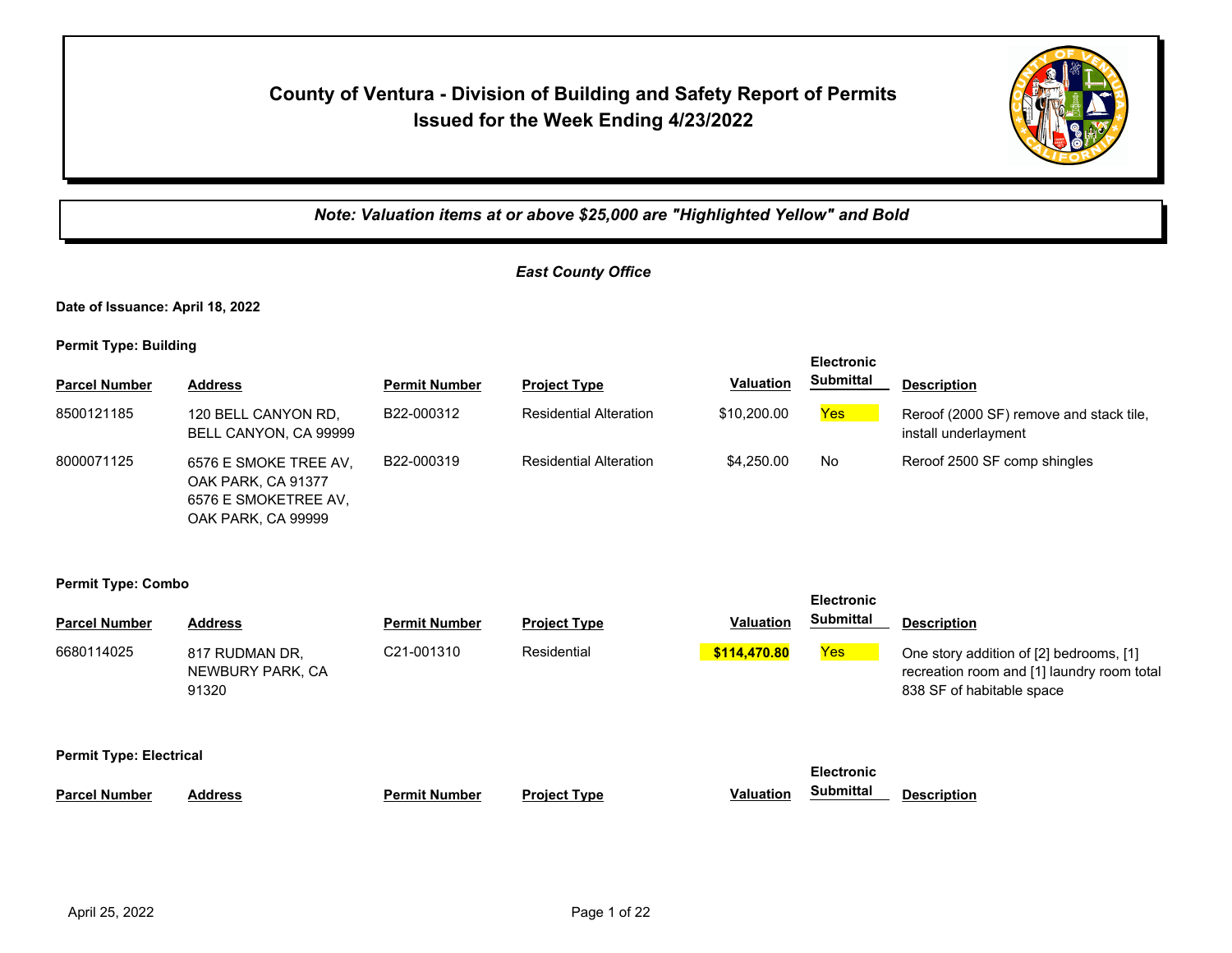#### *East County Office*

**Date of Issuance: April 18, 2022**

|                                    |                                                                                             |                                    |                                    |                            | <b>Electronic</b>       |                                                                                                                                                                                                                                                                                                           |
|------------------------------------|---------------------------------------------------------------------------------------------|------------------------------------|------------------------------------|----------------------------|-------------------------|-----------------------------------------------------------------------------------------------------------------------------------------------------------------------------------------------------------------------------------------------------------------------------------------------------------|
| <b>Parcel Number</b><br>6110090035 | <b>Address</b><br>3188 RESERVOIR RD,<br>SIMI VALLEY, CA 93063                               | <b>Permit Number</b><br>E22-000023 | <b>Project Type</b><br>Residential | <b>Valuation</b><br>\$0.00 | <b>Submittal</b><br>Yes | <b>Description</b><br>Installation of (2) Tesla Powerwall battery<br>backup systems to existing 200A main<br>service panel. There is no solar PV<br>on-site. Existing loads will be relocated to<br>new 200A Backup Loads panel.<br>3/30/22- Revision to update 2 batteries<br>now stacked-Ref-E21-001189 |
| 8010272175                         | 6253 DEERBROOK RD,<br>OAK PARK, CA 91377                                                    | E22-000089                         | Residential                        | \$0.00                     | Yes                     | Install Roof Mounted Photovoltaic System<br>(13.87 k/WDC)                                                                                                                                                                                                                                                 |
| 8500012275                         | 208 SADDLEBOW RD,<br>BELL CANYON, CA 99999                                                  | E22-000178                         | Residential                        | \$0.00                     | Yes                     | Install Ground Mounted Photovoltaic<br>24.320 kW/DC                                                                                                                                                                                                                                                       |
| 6630420135                         | 1974 N CALLE YUCCA,<br>THOUSAND OAKS, CA<br>99999                                           | E22-000181                         | Residential                        | \$0.00                     | Yes                     | Install (2) Battery Back-ups, (1)125 AMP<br>Subpanel                                                                                                                                                                                                                                                      |
| 5500020505                         | 2406 BARBARA DR,<br>CAMARILLO, CA 93012<br>2406 BARBARA DR,<br>CAMARILLO, CA 99999          | E22-000265                         | Residential                        | \$0.00                     | No                      | 200 Amp panel upgrade                                                                                                                                                                                                                                                                                     |
| 6850193025                         | 1320 DUMAINE AV, OAK<br>PARK, CA 99999                                                      | E22-000281                         | Residential                        | \$0.00                     | No                      | 400 AMP panel upgrade                                                                                                                                                                                                                                                                                     |
| 6850010135                         | 5387 CHURCHWOOD DR,<br>OAK PARK, CA 99999                                                   | E22-000307                         | Residential                        | \$0.00                     | Yes                     | Install Roof Mounted PV (4.8 kW) 12<br>modules                                                                                                                                                                                                                                                            |
| 6680322125                         | 538 DEBBIE ST,<br>NEWBURY PARK, CA<br>91320<br>538 DEBBIE ST,<br>THOUSAND OAKS, CA<br>99999 | E22-000314                         | Residential                        | \$0.00                     | No                      | 225 AMP panel upgrade                                                                                                                                                                                                                                                                                     |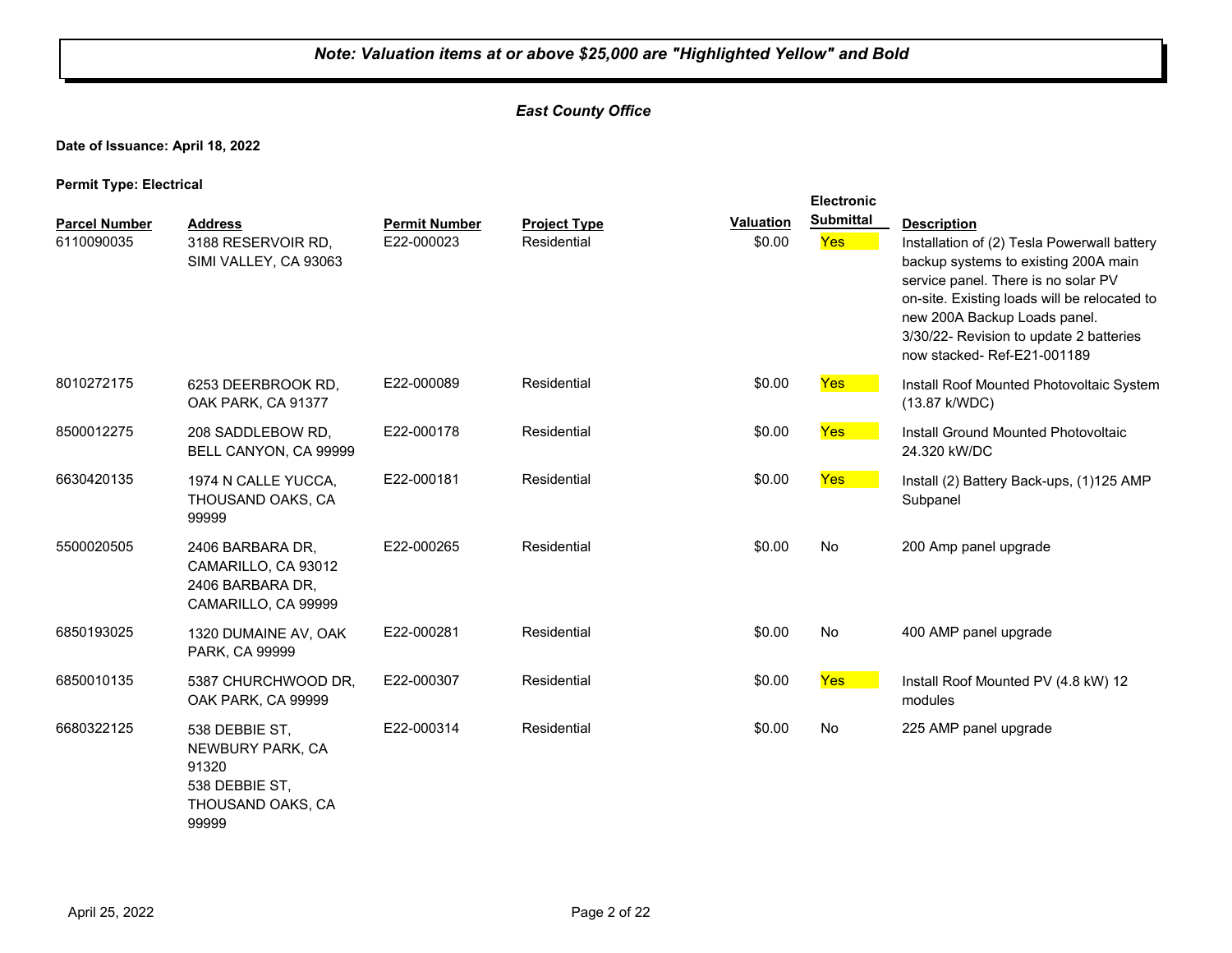#### *East County Office*

**Date of Issuance: April 18, 2022**

| . .<br><b>Parcel Number</b> | <b>Address</b>                                                                              | <b>Permit Number</b> | <b>Project Type</b> | <b>Valuation</b> | <b>Electronic</b><br><b>Submittal</b> | <b>Description</b>                                                                                 |
|-----------------------------|---------------------------------------------------------------------------------------------|----------------------|---------------------|------------------|---------------------------------------|----------------------------------------------------------------------------------------------------|
| 6680322125                  | 538 DEBBIE ST.<br>NEWBURY PARK, CA<br>91320<br>538 DEBBIE ST.<br>THOUSAND OAKS, CA<br>99999 | E22-000315           | Residential         | \$0.00           | No                                    | Installation flush roof mounted solar photo<br>voltaic system 11 Panels, 3.96 KW                   |
| 8000013185                  | 36 N BIRCHWOOD AV,<br>OAK PARK, CA 91377<br>36 N BIRCHWOOD AV,<br>OAK PARK, CA 99999        | F22-000316           | Residential         | \$0.00           | No                                    | Installation flush roof mounted solar photo<br>voltaic 12 panels, 6.12 Kw and 225 panel<br>upgrade |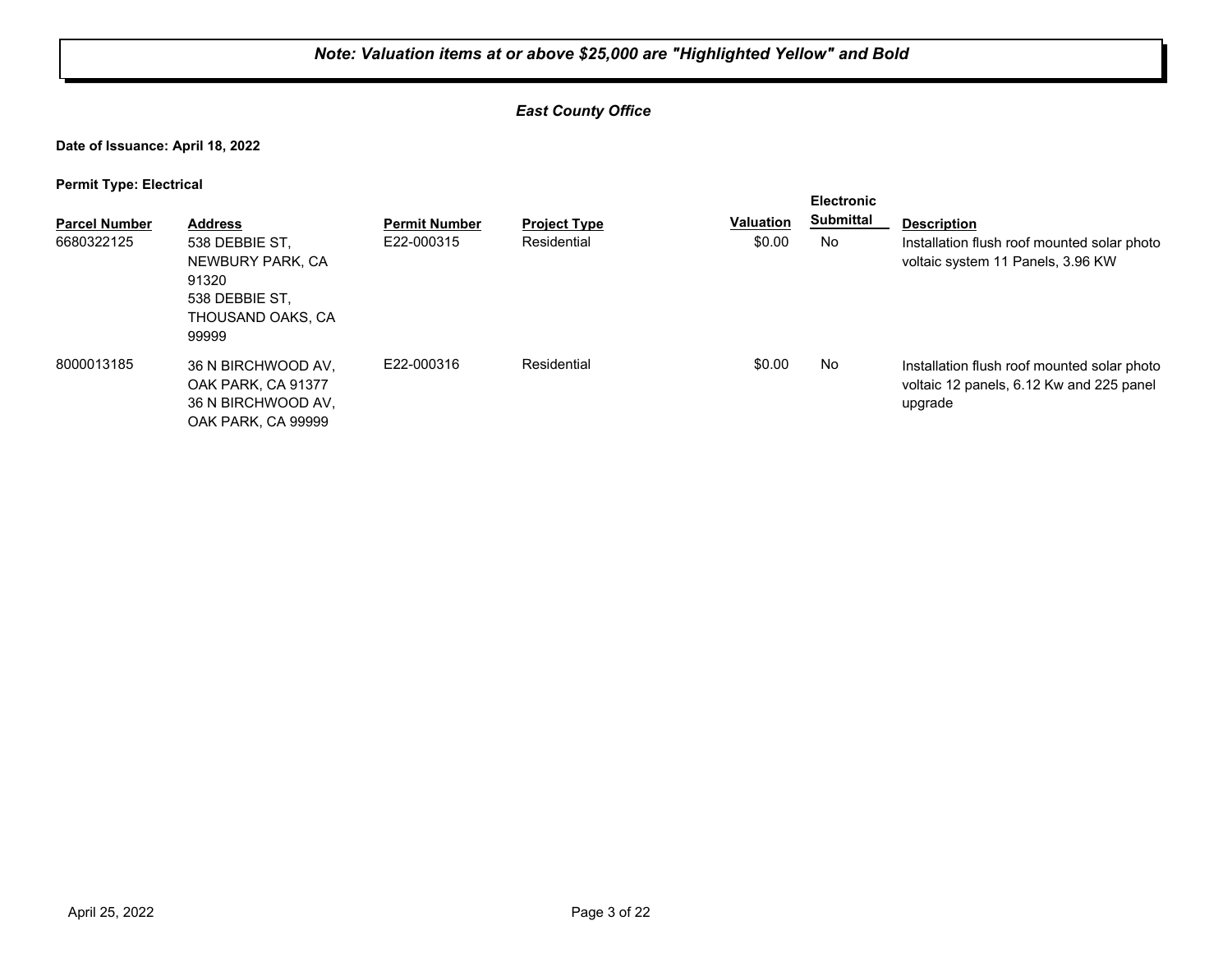#### *East County Office*

**Date of Issuance: April 18, 2022**

**Permit Type: Plumbing**

|                      |                                                                                                            |                      |                     |                  | <b>Electronic</b> |                                                                                                                                                                                                                |
|----------------------|------------------------------------------------------------------------------------------------------------|----------------------|---------------------|------------------|-------------------|----------------------------------------------------------------------------------------------------------------------------------------------------------------------------------------------------------------|
| <b>Parcel Number</b> | <b>Address</b>                                                                                             | <b>Permit Number</b> | <b>Project Type</b> | <b>Valuation</b> | <b>Submittal</b>  | <b>Description</b>                                                                                                                                                                                             |
| 8000014175           | 28 N OAKLEAF AV, OAK<br>PARK, CA 99999                                                                     | P22-000066           | Residential         | \$0.00           | No                | Replace 15ft of drain line inside home.<br>Replace approx. 35 ft of sewer line at front<br>yard to city connection with trenchless<br>technology. (Trenchless shall not be used<br>inside or under structure.) |
| 6950330505           | 2358 CROMBIE CT.<br>THOUSAND OAKS, CA<br>99999<br>2358 CROMBIE CT.<br><b>WESTLAKE VILLAGE, CA</b><br>91361 | P22-000092           | Residential         | \$0.00           | No                | Replace 75 gallon water heater located in<br>garage                                                                                                                                                            |
| 6850343045           | 272 OCHO RIOS WY.<br>OAK PARK, CA 99999                                                                    | P22-000096           | Residential         | \$0.00           | <b>Yes</b>        | Replace existing 50 gallon water heater<br>located in garage                                                                                                                                                   |
| 8000222085           | 6625 E BAYBERRY ST.<br>OAK PARK, CA 99999                                                                  | P22-000098           | Residential         | \$0.00           | <b>Yes</b>        | C/O 40 gallon water heater (same location<br>in garage)                                                                                                                                                        |
| 6630192145           | 744 CALLE CORTA,<br>THOUSAND OAKS, CA<br>99999                                                             | P22-000100           | Residential         | \$0.00           | <b>Yes</b>        | Replace 50 gallon water heater same<br>location in outside closet                                                                                                                                              |

**Date of Issuance: April 19, 2022**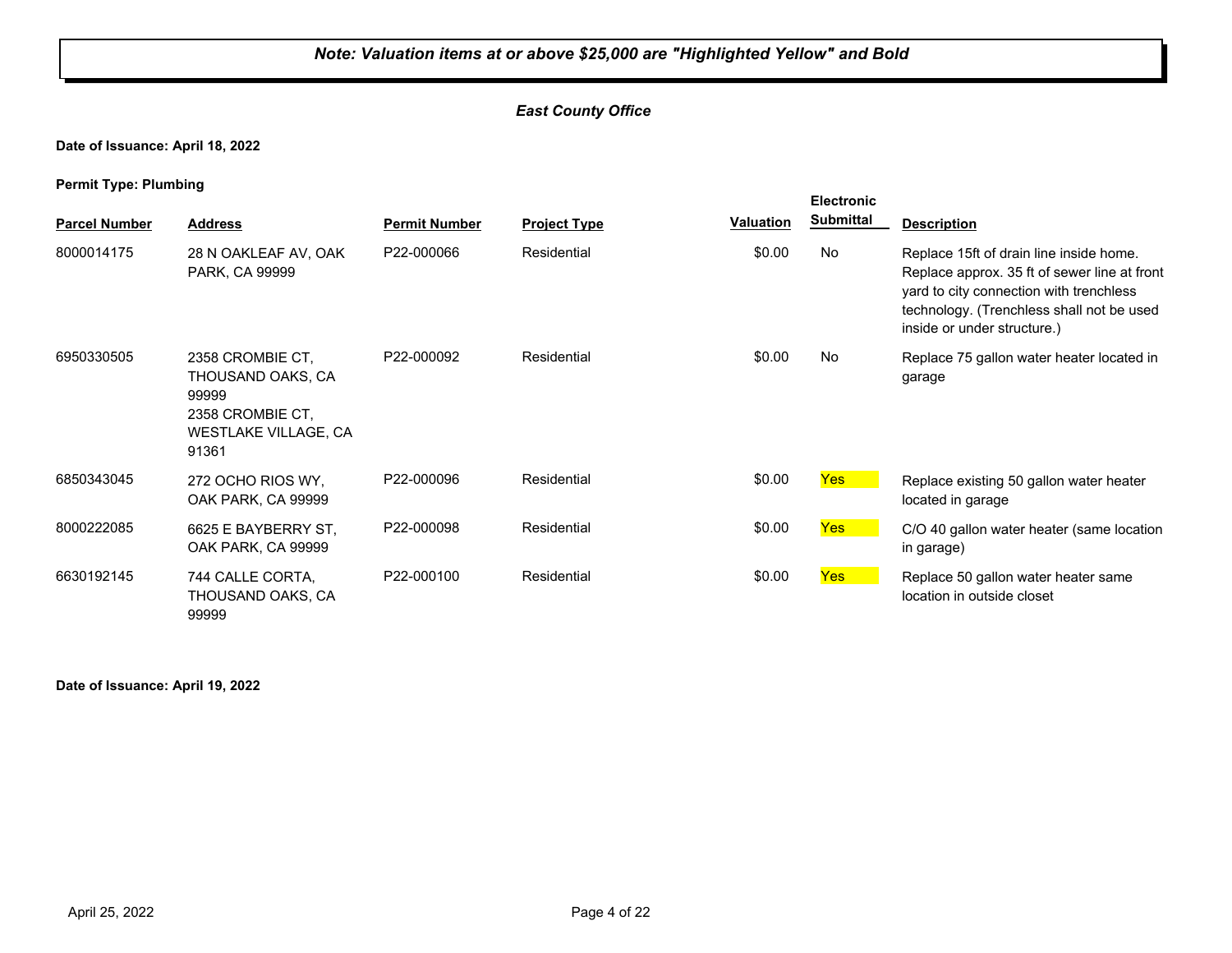#### *East County Office*

**Date of Issuance: April 19, 2022**

|                      |                                              |                      |                     |                  | <b>Electronic</b> |                                                                                                                                                                                                                                                                       |
|----------------------|----------------------------------------------|----------------------|---------------------|------------------|-------------------|-----------------------------------------------------------------------------------------------------------------------------------------------------------------------------------------------------------------------------------------------------------------------|
| <b>Parcel Number</b> | <b>Address</b>                               | <b>Permit Number</b> | <b>Project Type</b> | <b>Valuation</b> | <b>Submittal</b>  | <b>Description</b>                                                                                                                                                                                                                                                    |
| 8500211245           | 10 HITCHING POST LN,<br>WEST HILLS, CA 91307 | C21-000420           | <b>NSFR</b>         | \$823,112.20     | Yes               | Woolsey fire SAP18-00170<br>NSFR 5094 SF Includes M/E/P system<br>fee<br>Attached garage 763 SF<br>Deck/Porch/balcony 1654 SF<br>patio cover 367 SF<br>Original Sf of home was 2250 SF                                                                                |
| 6680224035           | 193 DENA DR, NEWBURY<br>PARK, CA 91320       | C21-001321           | Residential         | \$56,318.00      | Yes               | Conversion of 580 SF attached garage to<br>ADU.                                                                                                                                                                                                                       |
| 6850250095           | 5450 CHURCHWOOD DR,<br>OAK PARK, CA 91377    | C22-000058           | Commercial          | \$10,112.00      | <b>Yes</b>        | Remove and replace [6] antennas,<br>remove [6] RRUs,. Install New cabinet<br>, Install new enclosure cabinet. Install new<br>steeple, Install column. Remove old<br>cabinet. Install other ancillary Equipment<br>within the leased area. Install [2] new<br>conduits |
| 5500030295           | 2985 YUCCA DR,<br>CAMARILLO, CA 93012        | C22-000190           | PoolSpa             | \$32,815.10      | No                | New Pool with 8 ft depth (628.3 sq ft) and<br>New Spa (50.2 sq ft) Raised 18" above<br>grade.<br>7ft Baja shelf                                                                                                                                                       |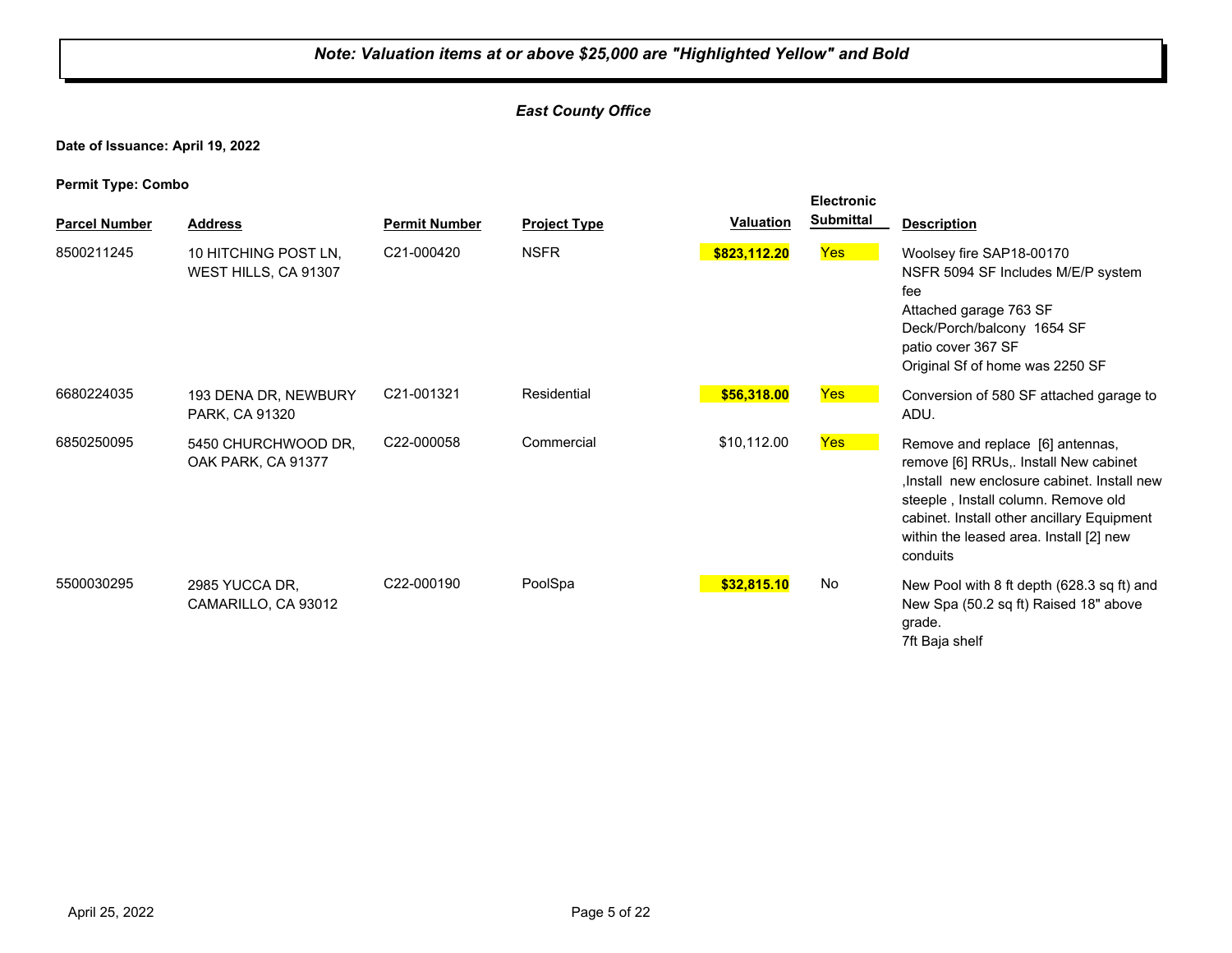#### *East County Office*

**Date of Issuance: April 19, 2022**

**Permit Type: Electrical**

| . .                  |                                       |                      |                     |           | <b>Electronic</b> |                                                                |
|----------------------|---------------------------------------|----------------------|---------------------|-----------|-------------------|----------------------------------------------------------------|
| <b>Parcel Number</b> | <b>Address</b>                        | <b>Permit Number</b> | <b>Project Type</b> | Valuation | <b>Submittal</b>  | <b>Description</b>                                             |
| 6680192115           | 448 BEN CT, NEWBURY<br>PARK, CA 91320 | E21-000970           | Residential         | \$0.00    | Yes               | Install Roof Mounted Photovoltaic (4.25<br>kW) (10 modules)    |
|                      |                                       |                      |                     |           |                   | 4/18/22- Photovoltaic System upgraded to<br>$(4.4 \text{ kW})$ |

#### **Permit Type: Mechanical**

| <b>Parcel Number</b> | <b>Address</b>                                                                                 | <b>Permit Number</b> | <b>Project Type</b> | <b>Valuation</b> | <b>Electronic</b><br><b>Submittal</b> | <b>Description</b>                                                                                                            |
|----------------------|------------------------------------------------------------------------------------------------|----------------------|---------------------|------------------|---------------------------------------|-------------------------------------------------------------------------------------------------------------------------------|
| 8000052215           | 373 N SPRUCEWOOD<br>AV. OAK PARK, CA<br>91377<br>363 N SPRUCEWOOD<br>AV. OAK PARK, CA<br>99999 | M22-000091           | Residential         | \$0.00           | No                                    | Heat pump changeout. Condenser in left<br>side yard, 16 seer 3 ton air handler in<br>closet. Replace all accessible duct work |
| 6850203045           | 1240 DUMAINE AV, OAK<br><b>PARK, CA 99999</b>                                                  | M22-000092           | Residential         | \$0.00           | No                                    | Replace FAU in same location (Garage)                                                                                         |
| 8500071165           | 159 STAGECOACH RD.<br>BELL CANYON, CA 99999                                                    | M22-000094           | Residential         | \$0.00           | No                                    | Replace 5 ton AC in backyard and furnace<br>100,000 located in attic.                                                         |

**Permit Type: Plumbing**

|                      |                                                 |                      |                     |                  | <b>Electronic</b><br><b>Submittal</b> |                                    |
|----------------------|-------------------------------------------------|----------------------|---------------------|------------------|---------------------------------------|------------------------------------|
| <b>Parcel Number</b> | <b>Address</b>                                  | <b>Permit Number</b> | <b>Project Type</b> | <b>Valuation</b> |                                       | <b>Description</b>                 |
| 6630361095           | 1025 CALLE PECOS,<br>THOUSAND OAKS, CA<br>99999 | P22-000097           | Residential         | \$0.00           | No                                    | Replace Water Heater same location |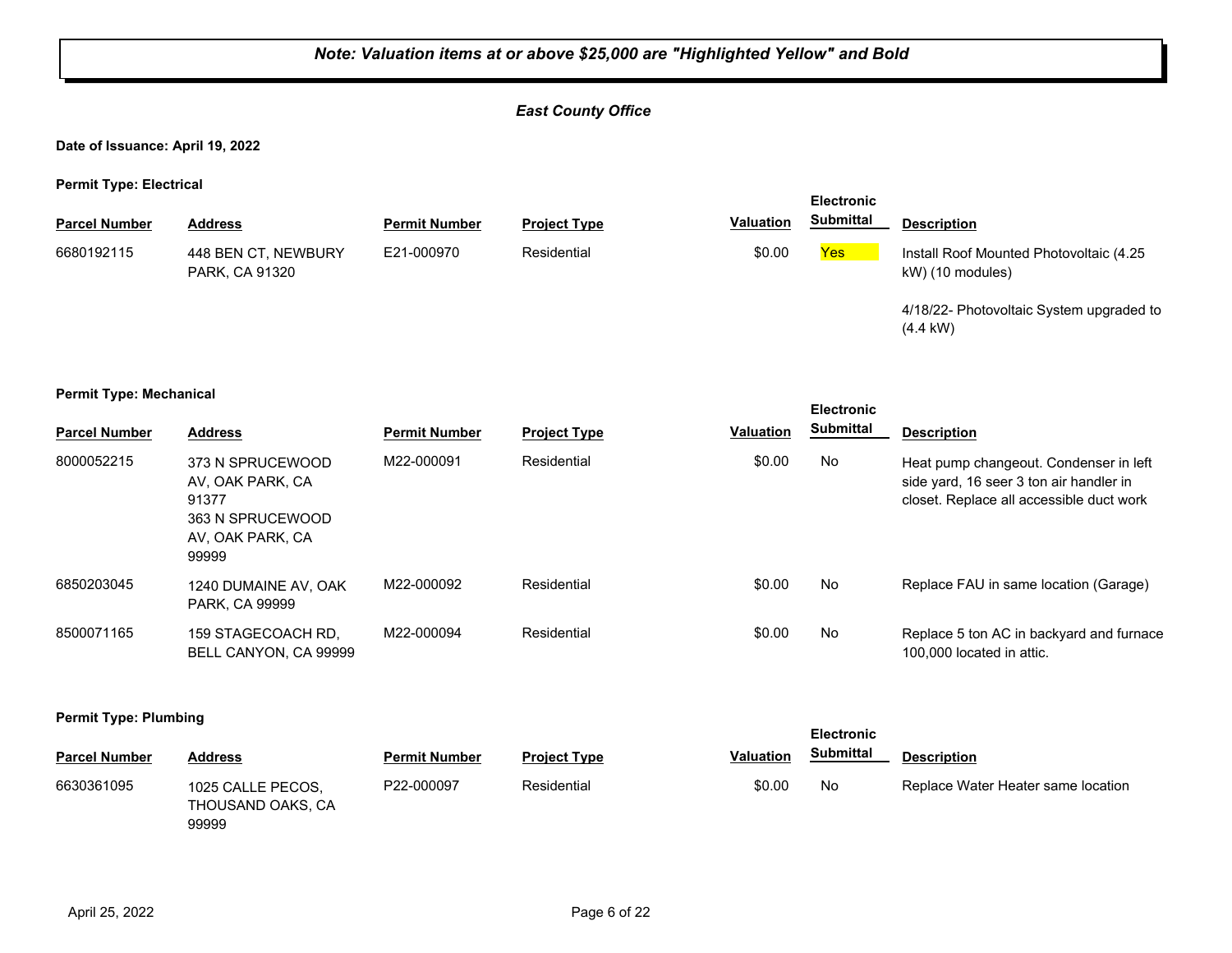#### *East County Office*

**Date of Issuance: April 20, 2022**

**Permit Type: Building**

| . .                  |                                                         |                      |                               |                  | <b>Electronic</b> |                                                                                                                                                                          |
|----------------------|---------------------------------------------------------|----------------------|-------------------------------|------------------|-------------------|--------------------------------------------------------------------------------------------------------------------------------------------------------------------------|
| <b>Parcel Number</b> | <b>Address</b>                                          | <b>Permit Number</b> | <b>Project Type</b>           | <b>Valuation</b> | <b>Submittal</b>  | <b>Description</b>                                                                                                                                                       |
| 8000342185           | 332 MEDEA CREEK LN.<br>OAK PARK, CA 99999               | B22-000325           | <b>Residential Alteration</b> | \$8.168.40       | No.               | Replace 14 windows, (207 sq ft), 2 sliding<br>glass doors (73 sq ft) and 1 French door<br>$(38 \text{ sq ft})$ .<br>All in the same location - Vinyl retrofit<br>windows |
| 6950330395           | 2387 WALDEMAR ST,<br><b>VENTURA COUNTY, CA</b><br>99999 | B22-000327           | <b>Residential Alteration</b> | \$11.730.00      | No                | Reroof house and attached garage, 2300<br>SF, remove existing tile, re-felt and<br>re-apply tile,                                                                        |
| 6950330585           | 2390 HEATHERBANK CT.<br>VENTURA COUNTY, CA<br>99999     | B22-000328           | <b>Residential Alteration</b> | \$17,850,00      | No                | Reroof house and attached garage, 3500<br>SF, remove existing tile, re-felt and<br>re-apply tile                                                                         |

|                      |                                                                                      |                         |                     |                  | <b>Electronic</b> |                                                                                                                                                                                                                                |
|----------------------|--------------------------------------------------------------------------------------|-------------------------|---------------------|------------------|-------------------|--------------------------------------------------------------------------------------------------------------------------------------------------------------------------------------------------------------------------------|
| <b>Parcel Number</b> | <b>Address</b>                                                                       | <b>Permit Number</b>    | <b>Project Type</b> | <b>Valuation</b> | <b>Submittal</b>  | <b>Description</b>                                                                                                                                                                                                             |
| 5190062095           | 3069 SUMMIT CR.<br>CAMARILLO, CA 93012                                               | C <sub>21</sub> -001225 | PoolSpa             | \$32,815.10      | <b>Yes</b>        | New pool $(20 \times 35)$ and spa $(7x7)$ with<br>associated equipment                                                                                                                                                         |
| 6850212135           | 5485 LIVERPOOL CT.<br>OAK PARK, CA 91377<br>5485 LIVERPOOL CT.<br>OAK PARK, CA 99999 | C22-000433              | Residential         | \$4,379.80       | No                | Remodel bathroom 92 SF, 8 new recess<br>lights in all bed rooms and replace stair<br>wrought iron railing 27 LF, 5 plumbing<br>fixtures. 5 electrical<br>receptacle/switch/lights in bathroom and<br>bedrooms and exhaust fan. |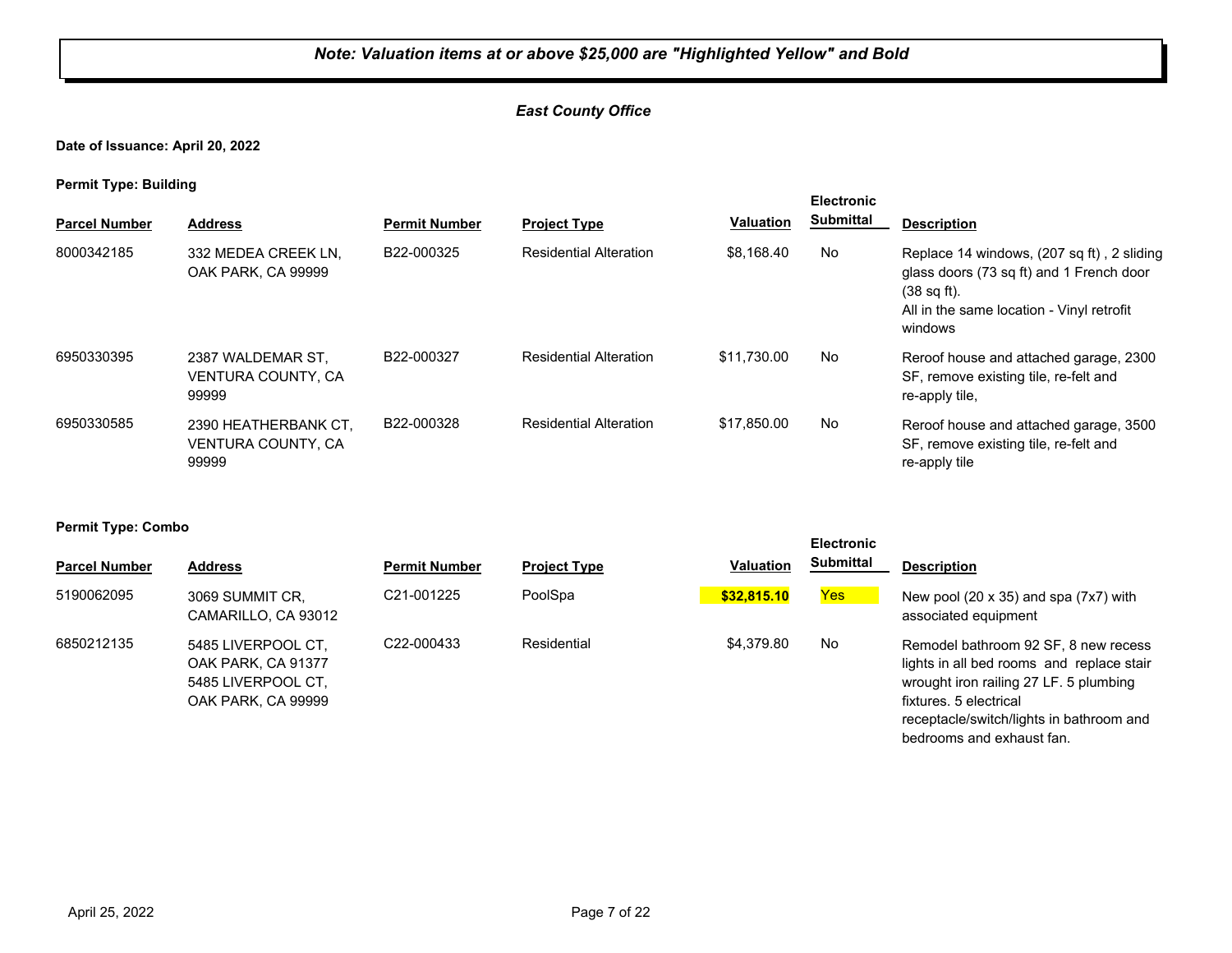#### *East County Office*

**Date of Issuance: April 20, 2022**

**Permit Type: Electrical**

|                                  |                                                                                        |                      |                               |                  | <b>Electronic</b> |                                                                                                                             |
|----------------------------------|----------------------------------------------------------------------------------------|----------------------|-------------------------------|------------------|-------------------|-----------------------------------------------------------------------------------------------------------------------------|
| <b>Parcel Number</b>             | <b>Address</b>                                                                         | <b>Permit Number</b> | <b>Project Type</b>           | <b>Valuation</b> | <b>Submittal</b>  | <b>Description</b>                                                                                                          |
| 8000342265                       | 300 MEDEA CREEK LN,<br>OAK PARK, CA 91377<br>300 MEDEA CREEK LN,<br>OAK PARK, CA 99999 | E22-000321           | Residential                   | \$0.00           | No                | Roof mounted solar photo voltaic system<br>7.20 Kw D/C                                                                      |
| <b>Permit Type: Mechanical</b>   |                                                                                        |                      |                               |                  | <b>Electronic</b> |                                                                                                                             |
| <b>Parcel Number</b>             | <b>Address</b>                                                                         | <b>Permit Number</b> | <b>Project Type</b>           | <b>Valuation</b> | <b>Submittal</b>  | <b>Description</b>                                                                                                          |
| 8010080045                       | 993 N QUARTERHORSE<br>LN, OAK PARK, CA 99999                                           | M22-000097           | Residential                   | \$0.00           | No                | HVAC Replacement - FAU, Condenser &<br>duct work (Approx 500 sq ft) All<br>equipment in same location.                      |
| Date of Issuance: April 21, 2022 |                                                                                        |                      |                               |                  |                   |                                                                                                                             |
| <b>Permit Type: Building</b>     |                                                                                        |                      |                               |                  | <b>Electronic</b> |                                                                                                                             |
| <b>Parcel Number</b>             | <b>Address</b>                                                                         | <b>Permit Number</b> | <b>Project Type</b>           | <b>Valuation</b> | <b>Submittal</b>  | <b>Description</b>                                                                                                          |
| 6950254065                       | 2311 STAFFORD RD,<br>WESTLAKE, CA 99999                                                | B22-000330           | <b>Residential Alteration</b> | \$26,520.00      | <b>No</b>         | Reroof, Remove existing tile roof from<br>house and attached garage 5200 SF,<br>Install new tile roof, replace sheathing as |

necessary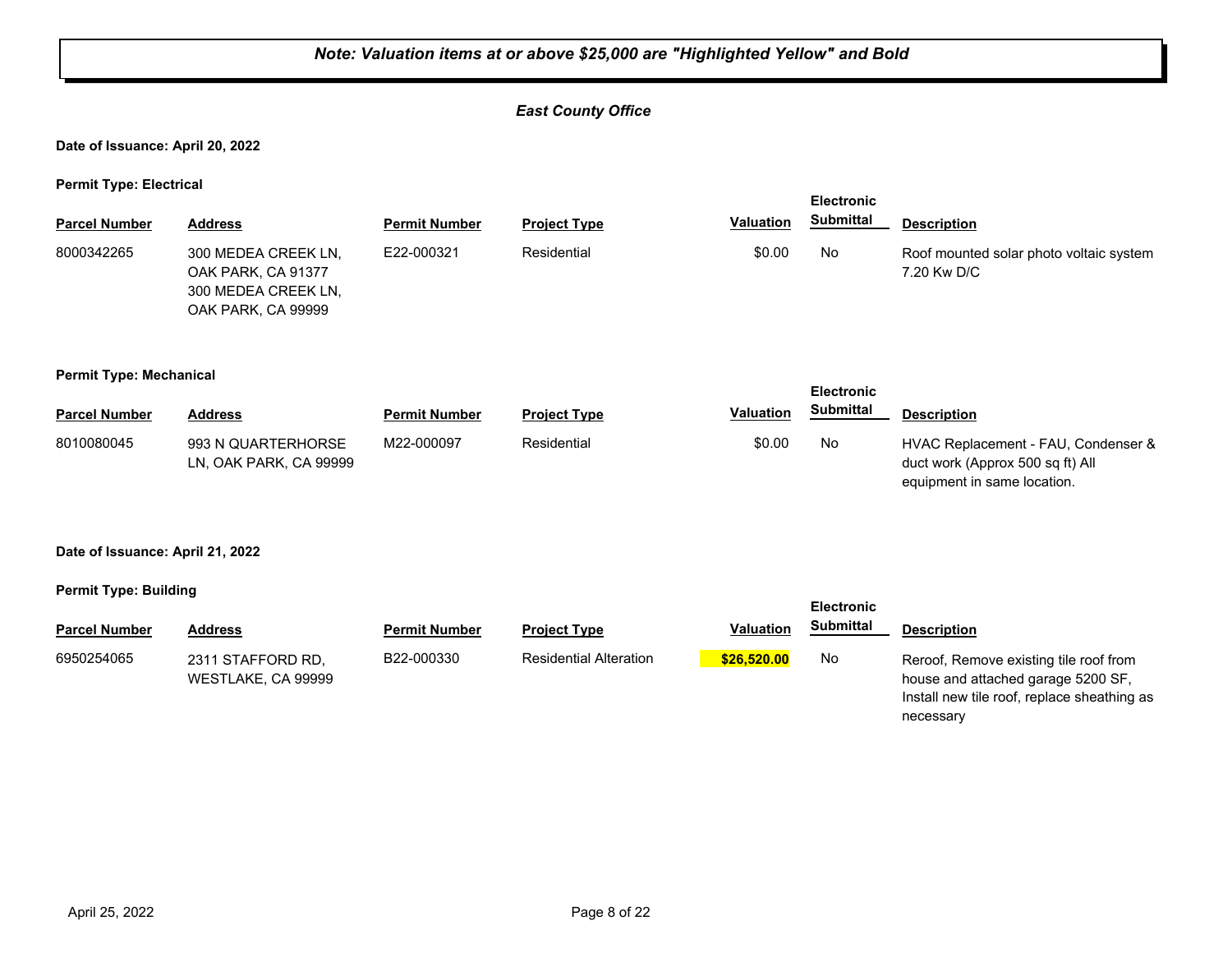#### *East County Office*

**Date of Issuance: April 21, 2022**

**Permit Type: Combo**

| - -                  |                                         |                         |                     |                  | <b>Electronic</b> |                                                                                                                              |
|----------------------|-----------------------------------------|-------------------------|---------------------|------------------|-------------------|------------------------------------------------------------------------------------------------------------------------------|
| <b>Parcel Number</b> | <b>Address</b>                          | <b>Permit Number</b>    | <b>Project Type</b> | <b>Valuation</b> | <b>Submittal</b>  | <b>Description</b>                                                                                                           |
| 5500072075           | 2274 BARBARA DR,<br>CAMARILLO, CA 99999 | C22-000286              | PoolSpa             | \$32.815.10      | Yes               | New Pool (20x40) Baja Bench (3x8) Spa<br>(8x8), automated pool cover equipment,<br>gas from meter 2", electric from panel 1" |
| 6850207465           | 5290 BROMELY DR, OAK<br>PARK, CA 99999  | C <sub>22</sub> -000353 | PoolSpa             | \$13,807.60      | No                | Remodel Pool and Spa and install New<br>Gas line for New Firepit                                                             |

#### **Permit Type: Electrical**

| . .                  |                                                    |                      |                     |                  | <b>Electronic</b> |                                                                                                |
|----------------------|----------------------------------------------------|----------------------|---------------------|------------------|-------------------|------------------------------------------------------------------------------------------------|
| <b>Parcel Number</b> | <b>Address</b>                                     | <b>Permit Number</b> | <b>Project Type</b> | <b>Valuation</b> | <b>Submittal</b>  | <b>Description</b>                                                                             |
| 5940030015           | 1712 TIERRA REJADA<br>RD, SIMI VALLEY, CA<br>99999 | E22-000217           | Residential         | \$0.00           | Yes               | Install Roof Mounted Photovoltaic System<br>(6.2 kW/DC) 17 modules with (1) Battery<br>Back-up |
| 8000092155           | 6571 E MAPLEGROVE<br>ST, OAK PARK, CA 99999        | E22-000330           | Residential         | \$0.00           | No                | Photovoltaic 6.48kw Roof mounted total<br>18panels                                             |

#### **Date of Issuance: April 22, 2022**

OAK PARK, CA 99999

#### **Permit Type: Building**

| --                   |                                                              |                      |                               |                  | <b>Electronic</b> |                                                                 |
|----------------------|--------------------------------------------------------------|----------------------|-------------------------------|------------------|-------------------|-----------------------------------------------------------------|
| <b>Parcel Number</b> | <b>Address</b>                                               | <b>Permit Number</b> | <b>Project Type</b>           | <b>Valuation</b> | <b>Submittal</b>  | <b>Description</b>                                              |
| 6850214035           | 1170 NAPOLEON AV.<br>OAK PARK, CA 91377<br>1170 NAPOLEON AV. | B22-000331           | <b>Residential Alteration</b> | \$896.00         | No                | Changeout coring R38 pink fiberglass<br>insulation. 1120 sq ft. |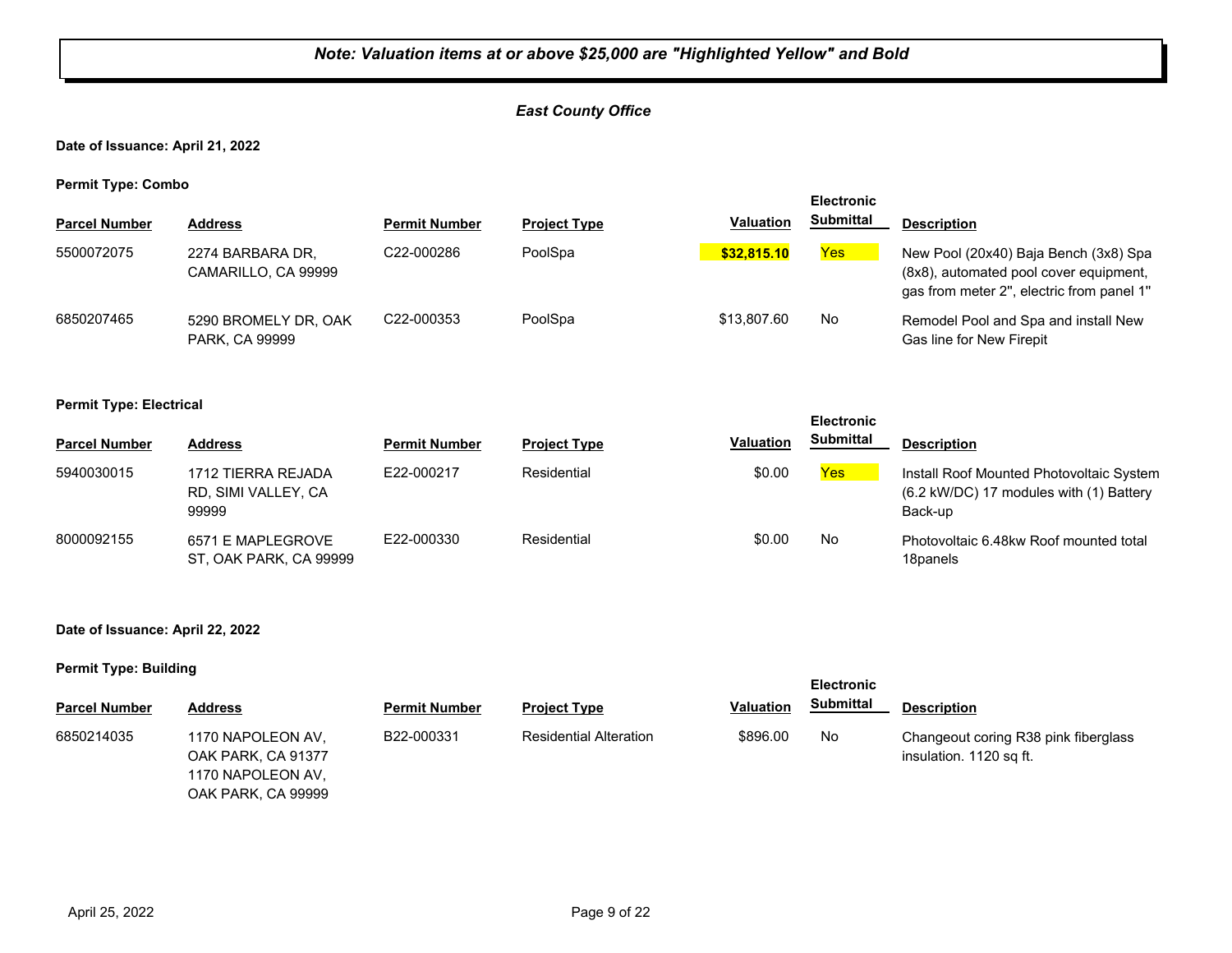#### *East County Office*

**Date of Issuance: April 22, 2022**

**Permit Type: Combo**

| . .<br><b>Parcel Number</b> | <b>Address</b>                                  | <b>Permit Number</b>    | <b>Project Type</b> | <b>Valuation</b> | <b>Electronic</b><br><b>Submittal</b> | <b>Description</b>                                                                                                                                                                                                                                                                              |
|-----------------------------|-------------------------------------------------|-------------------------|---------------------|------------------|---------------------------------------|-------------------------------------------------------------------------------------------------------------------------------------------------------------------------------------------------------------------------------------------------------------------------------------------------|
| 5190132355                  | 12425 SADDLERIDGE CT.<br>CAMARILLO, CA 93012    | C22-000011              | PoolSpa             | \$32,815.10      | Yes                                   | Install new in ground pool w/ built in spa.<br>Detached fire pit, bbq w/ bar and<br>(observation lookout deck permit<br>exempt < 30'                                                                                                                                                            |
| 6630332015                  | 1578 CALLE YUCCA.<br>THOUSAND OAKS, CA<br>99999 | C <sub>22</sub> -000439 | Residential         | \$9.193.00       | No                                    | Remodel Bathroom approx. 50 sq ft -<br>Remodel shower and vanity, electrical per<br>sq ft. Add Island to kitchen and replace<br>sink-Kitchen includes electrical for sq ft.<br>Replace HVAC system-relocate FAU to<br>attic from closet, condenser in same<br>location side yard.<br>No Ducting |

|                      |                                             |                      |                     |                  | <b>Electronic</b> |                                                                                                                |
|----------------------|---------------------------------------------|----------------------|---------------------|------------------|-------------------|----------------------------------------------------------------------------------------------------------------|
| <b>Parcel Number</b> | <b>Address</b>                              | <b>Permit Number</b> | <b>Project Type</b> | <b>Valuation</b> | <b>Submittal</b>  | <b>Description</b>                                                                                             |
| 8000044035           | 303 N SABRA AV, OAK<br>PARK, CA 99999       | E22-000220           | Residential         | \$0.00           | Yes               | Install Roof Mounted Photovoltaic System<br>$(10.20 \text{ kW})$ 24 modules with $(1)$ Battery<br>Back-up 13kW |
| 6680302035           | 3185 LYNN CT,<br>THOUSAND OAKS, CA<br>99999 | E22-000328           | Residential         | \$0.00           | No                | Upgrade Main electric service panel to<br>200amp                                                               |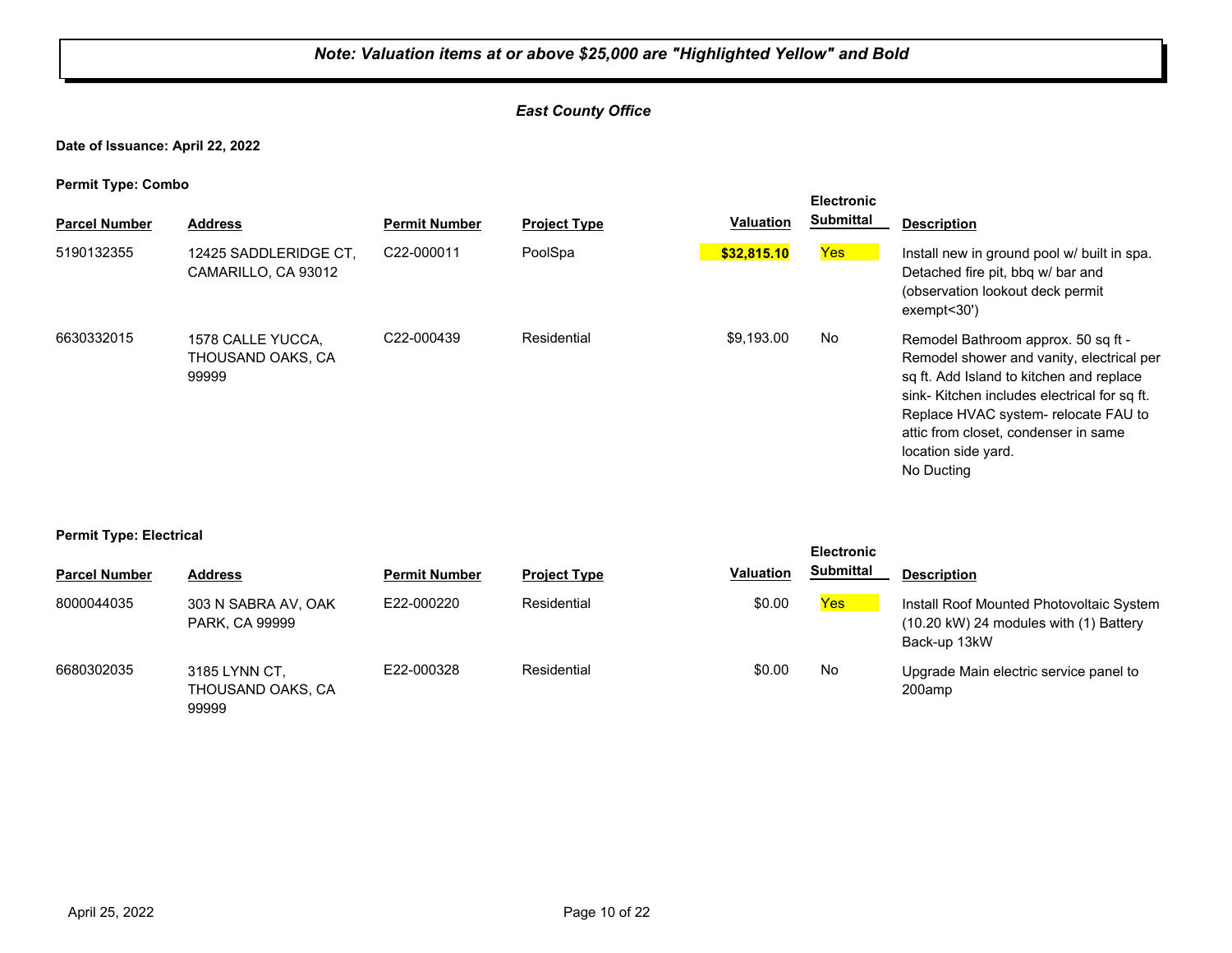#### *East County Office*

**Date of Issuance: April 22, 2022**

**Permit Type: Plumbing**

|                      |                                                       |                      |                     |                  | <b>Electronic</b> |                                                                                                                                          |
|----------------------|-------------------------------------------------------|----------------------|---------------------|------------------|-------------------|------------------------------------------------------------------------------------------------------------------------------------------|
| <b>Parcel Number</b> | <b>Address</b>                                        | <b>Permit Number</b> | <b>Project Type</b> | <b>Valuation</b> | <b>Submittal</b>  | <b>Description</b>                                                                                                                       |
| 6470013090           | 6342 ALTA VISTA RIDGE<br>RD, SIMI VALLEY, CA<br>99999 | P22-000110           | Residential         | \$0.00           | No                | Install new underground gas piping from<br>existing propane tank location to new<br>natural gas meter location. Approx 10ft in<br>length |

**East County Office Valuation Subtotal: \$1,242,268.20**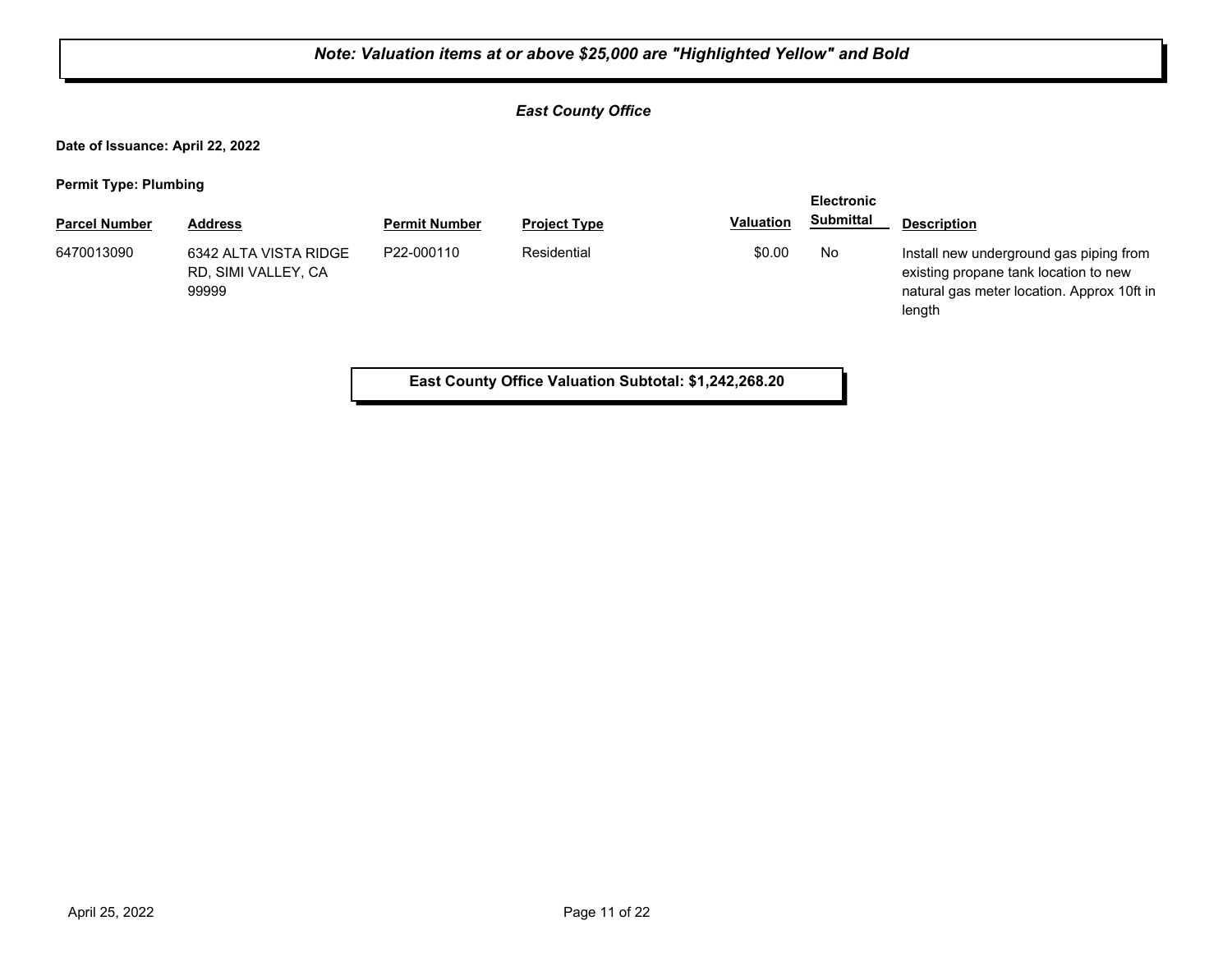#### *West County Office*

**Date of Issuance: April 18, 2022**

**Permit Type: Building**

|                      |                                                     |                      |                               |                  | <b>Electronic</b> |                                                                                                                                                                                                                                        |
|----------------------|-----------------------------------------------------|----------------------|-------------------------------|------------------|-------------------|----------------------------------------------------------------------------------------------------------------------------------------------------------------------------------------------------------------------------------------|
| <b>Parcel Number</b> | <b>Address</b>                                      | <b>Permit Number</b> | <b>Project Type</b>           | <b>Valuation</b> | <b>Submittal</b>  | <b>Description</b>                                                                                                                                                                                                                     |
| 1520341085           | 251 ALVISO DR.<br>CAMARILLO, CA 99999               | B22-000292           | <b>Residential Alteration</b> | \$29,070.00      | No                | Reroof (partial) 1000 SF of tile, re-felt and<br>re-apply tile<br>*Revised to re-felt and re-tile additional<br>4700 SF                                                                                                                |
| 0170350240           | 109 E EL ROBLAR DR,<br>OJAI, CA 99999               | B22-000299           | Commercial                    | \$13,870.00      | No                | re-roof 1 story building. tear off existing<br>2-layers cap sheet built up roofing. 1 1/2"<br>polylso insulation to remain. Install 1/4 "<br>class A deck boars Carlisle 60mil TPO<br>single ply roof system 7,300 sq ft               |
| 0560170090           | 357 N MAIN ST, PIRU, CA<br>99999                    | B22-000311           | Demo                          | \$0.00           | No                | Demolition/removal of lemon packing line<br>in dry storage building<br>Ref: CV16-0021<br>Per VCBC Section 105.5 Expiration of<br>Permits: "Demolition permits issued for<br>the correction of violation shall expire after<br>30 days" |
| 0330090075           | 1630 ORCHARD DR, OJAI,<br>CA 99999                  | B22-000317           | <b>Residential Alteration</b> | \$2,730.60       | No                | Replace 8 windows (123SF) same size<br>and locations.                                                                                                                                                                                  |
| 0460240085           | 20176 S SOUTH<br>MOUNTAIN RD,<br>FILLMORE, CA 99999 | B22-000318           | <b>Residential Alteration</b> | \$4,417.80       | No                | Replace 12 windows (199SF) same size<br>and locations.                                                                                                                                                                                 |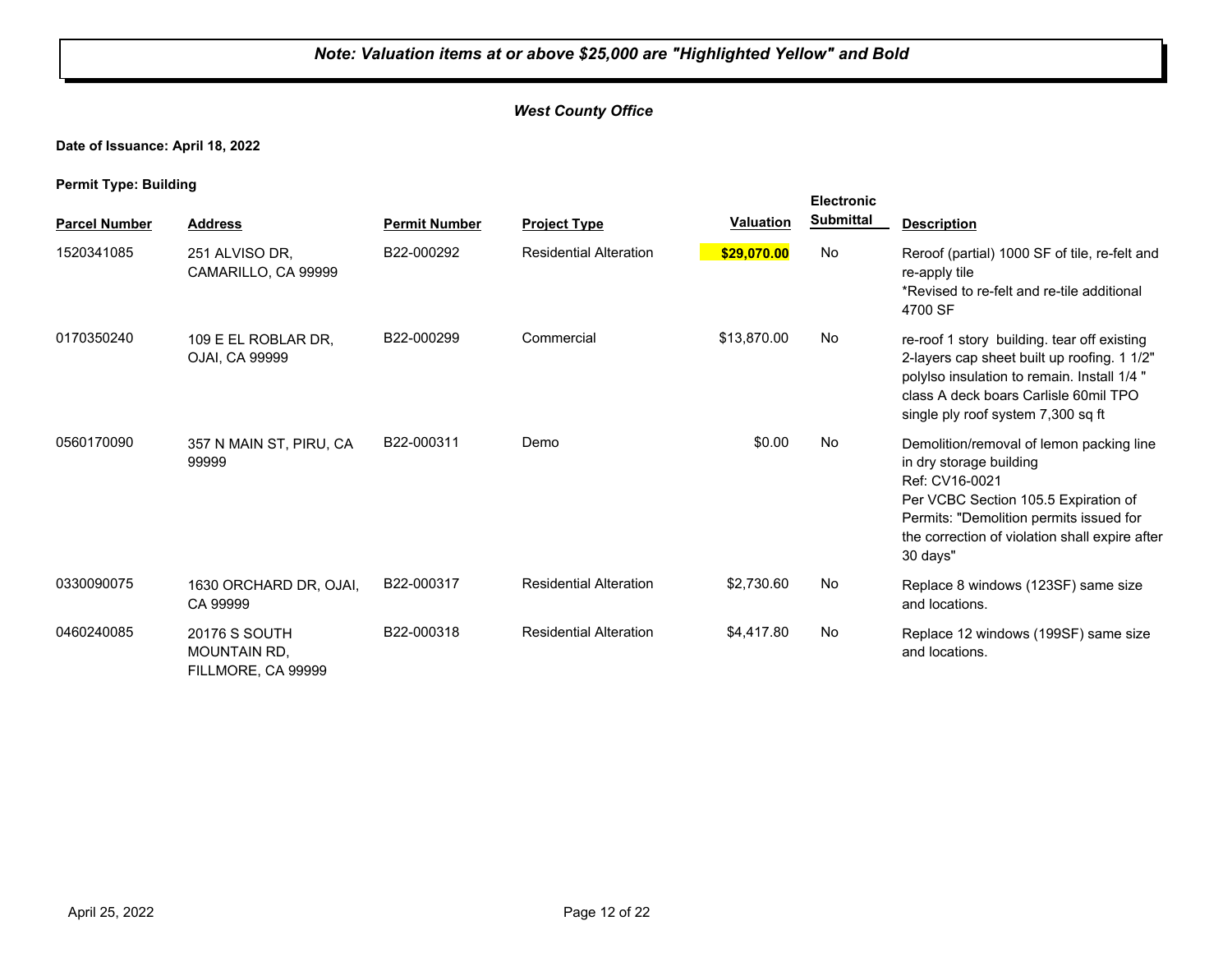#### *West County Office*

**Date of Issuance: April 18, 2022**

**Permit Type: Combo**

| - -                  |                                        |                      |                     |                  | <b>Electronic</b> |                                                                                                                                                                                                 |
|----------------------|----------------------------------------|----------------------|---------------------|------------------|-------------------|-------------------------------------------------------------------------------------------------------------------------------------------------------------------------------------------------|
| <b>Parcel Number</b> | <b>Address</b>                         | <b>Permit Number</b> | <b>Project Type</b> | <b>Valuation</b> | Submittal         | <b>Description</b>                                                                                                                                                                              |
| 0560112020           | 551 TEMESCAL ST,<br>FILLMORE, CA 93015 | C21-000985           | Residential         | \$33,804.00      | Yes               | Demolition of existing carport/storage<br>space and construct new 435 SF Garage<br>Ref: CV21-015                                                                                                |
| 2060143010           | 108 VAN NUYS AV,<br>OXNARD, CA 99999   | C22-000418           | Residential         | \$28,912.30      | No                | Remodel kitchen and bathroom (no<br>structural changes), install tankless water<br>heater, electrical wiring through out.<br>Replace 27 windows (563SF) and 4<br>Sliding glass doors (54.59SF). |

**Date of Issuance: April 19, 2022**

#### **Permit Type: Building**

| <b>Parcel Number</b> | <b>Address</b>                              | <b>Permit Number</b> | <b>Project Type</b>           | <b>Valuation</b> | <b>Submittal</b> | <b>Description</b>                                                                       |
|----------------------|---------------------------------------------|----------------------|-------------------------------|------------------|------------------|------------------------------------------------------------------------------------------|
| 0170222150           | 237 EL CAMINO DR, OJAI,<br>CA 93023         | B22-000128           | <b>Residential Alteration</b> | \$3,500.00       | <b>Yes</b>       | Installation of Reinforcement strapping to<br>existing foundation                        |
| 1100240095           | 4087 SAND CANYON RD,<br>CAMARILLO, CA 99999 | B22-000252           | <b>Residential Alteration</b> | \$8.654.50       | No               | Re-roof torch down, 4555 SQ.FT                                                           |
| 2060312165           | 345 MELROSE DR,<br>OXNARD, CA 99999         | B22-000313           | <b>Residential Alteration</b> | \$5,270.00       | <b>Yes</b>       | Reroof house and attached garage, 1700<br>SF. remove existing and apply comp<br>shingles |

\*Revised to add Sheathing

**Electronic**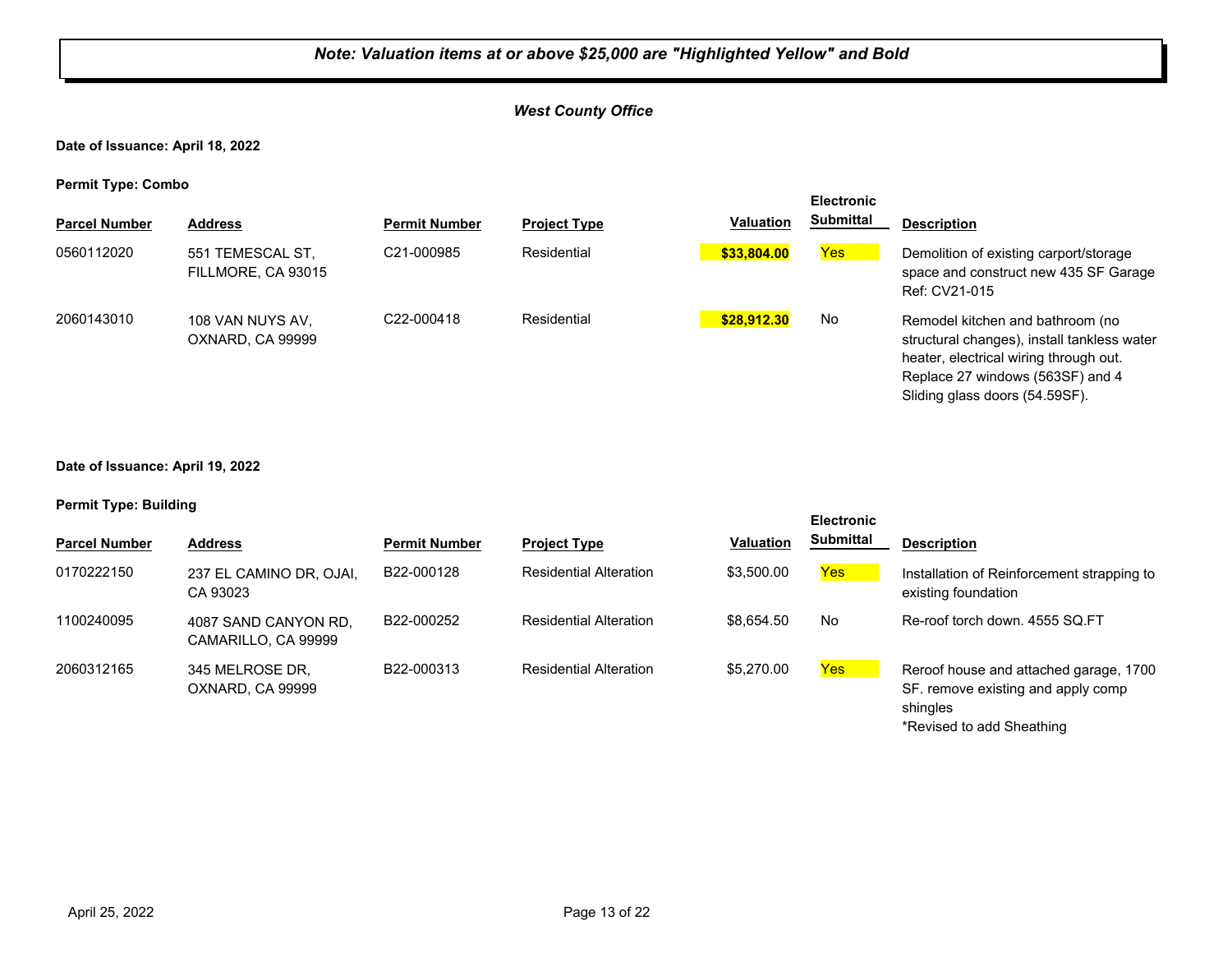#### *West County Office*

**Date of Issuance: April 19, 2022**

|                      |                                                                                |                      |                     |                  | <b>Electronic</b> |                                                                                                                                                                                                                                                                                                                                           |
|----------------------|--------------------------------------------------------------------------------|----------------------|---------------------|------------------|-------------------|-------------------------------------------------------------------------------------------------------------------------------------------------------------------------------------------------------------------------------------------------------------------------------------------------------------------------------------------|
| <b>Parcel Number</b> | <b>Address</b>                                                                 | <b>Permit Number</b> | <b>Project Type</b> | <b>Valuation</b> | <b>Submittal</b>  | <b>Description</b>                                                                                                                                                                                                                                                                                                                        |
| 0100150190           | 1250 FOOTHILL RD, OJAI,<br>CA 93023                                            | C21-000518           | Residential         | \$78,962.50      | <b>Yes</b>        | New 155 sq. ft. first floor addition and a<br>345 sq. ft. second floor addition to an<br>existing single-family residence, as well<br>as a 145 sq. ft. interior second floor<br>remodel. Re-roofing of existing 2,500sf<br>roof with new standing seam metal roofing<br>(no re-sheathing). New 15sf attached<br>covered door entry/porch. |
| 1630020665           | 7300 WORTH WY,<br>CAMARILLO, CA 93012                                          | C21-001414           | PoolSpa             | \$32,815.10      | <b>Yes</b>        | new pool 20x40 with auto-cover and spa<br>8x10                                                                                                                                                                                                                                                                                            |
| 0370020385           | 13214 OJAI-SANTA<br>PAULA RD, SANTA<br><b>PAULA, CA 93060</b>                  | C22-000240           | Residential         | \$0.00           | Yes               | Installation of a ground mount solar PV<br>12.45KW with 30 modules less than 6'0"<br>in overall height. There are three existing<br>Tesla Powerwall BESS on site<br>interconnected with an existing split 400A<br>electrical service.                                                                                                     |
| 1520341095           | 285 ALVISO DR.<br>CAMARILLO, CA 93010<br>285 ALVISO DR,<br>CAMARILLO, CA 99999 | C22-000428           | Residential         | \$8,876.00       | No                | Remodel bathroom and laundry room to<br>include plumbing fixtures, drains,<br>electrical wiring, receptacles and replace<br>drywall (280SF) no structural changes.<br>New tankless water heater.                                                                                                                                          |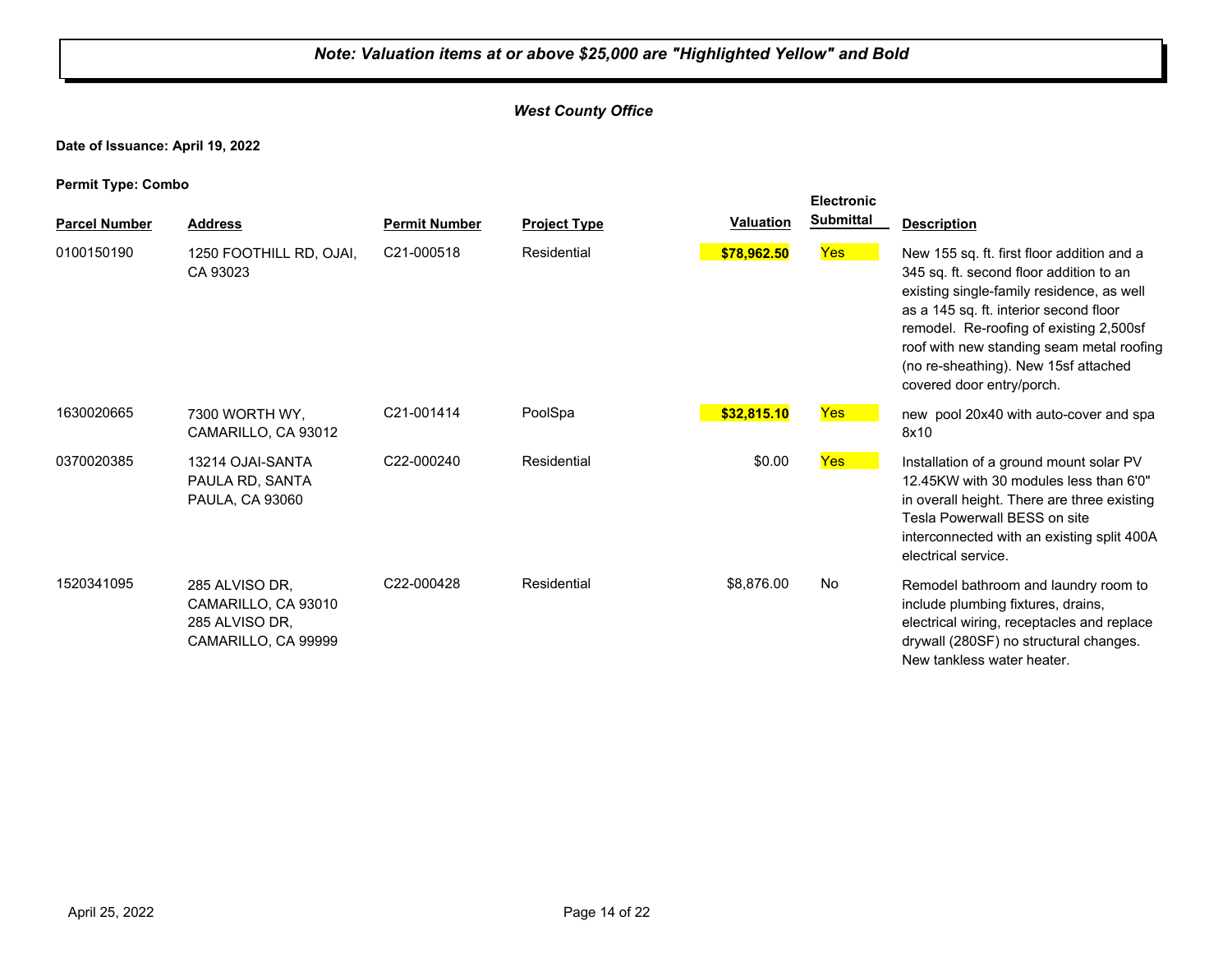#### *West County Office*

**Date of Issuance: April 19, 2022**

**Permit Type: Electrical**

|                      |                                                |                      |                     |                  | <b>Electronic</b> |                                                                                                                                                                                  |
|----------------------|------------------------------------------------|----------------------|---------------------|------------------|-------------------|----------------------------------------------------------------------------------------------------------------------------------------------------------------------------------|
| <b>Parcel Number</b> | <b>Address</b>                                 | <b>Permit Number</b> | <b>Project Type</b> | <b>Valuation</b> | <b>Submittal</b>  | <b>Description</b>                                                                                                                                                               |
| 0370012435           | 12202 AWHAI RANCH RD,<br><b>OJAI, CA 99999</b> | E22-000147           | Residential         | \$0.00           | <b>Yes</b>        | Installation of (2) Battery Back-ups to<br>existing solar PV system. New 200A main<br>electrical service. Existing loads will be<br>relocated to new 200A backup loads<br>panel. |

#### **Permit Type: Mechanical**

| . .                  |                                                                                             |                      |                     |                  | <b>Electronic</b> |                                              |
|----------------------|---------------------------------------------------------------------------------------------|----------------------|---------------------|------------------|-------------------|----------------------------------------------|
| <b>Parcel Number</b> | <b>Address</b>                                                                              | <b>Permit Number</b> | <b>Project Type</b> | <b>Valuation</b> | <b>Submittal</b>  | <b>Description</b>                           |
| 1100381145           | 6031 E PALOMINO CR,<br>CAMARILLO, CA 99999<br>6031 E PALOMINO CR.<br><b>SOMIS, CA 93066</b> | M22-000093           | Residential         | \$0.00           | No                | Change out HVAC system, FAU, Coil<br>and A/C |

#### **Date of Issuance: April 20, 2022**

**Permit Type: Building**

| - -                  |                                                                          |                      |                               |                  | <b>Electronic</b> |                                                                                                               |
|----------------------|--------------------------------------------------------------------------|----------------------|-------------------------------|------------------|-------------------|---------------------------------------------------------------------------------------------------------------|
| <b>Parcel Number</b> | <b>Address</b>                                                           | <b>Permit Number</b> | <b>Project Type</b>           | <b>Valuation</b> | Submittal         | <b>Description</b>                                                                                            |
| 2160040690           | 1401 AVIATION DR.<br>CAMARILLO, CA 93010                                 | B21-000607           | Commercial                    | \$160,032.00     | <b>Yes</b>        | Ventura County - Match House-<br>Construction of a 72'x 52' slab and a 73'<br>x56' shade structure over slab. |
| 0320192015           | 2550 BONMARK DR.<br>OJAI, CA 93023<br>2550 BONMARK DR.<br>OJAI, CA 99999 | B22-000324           | <b>Residential Alteration</b> | \$5.510.00       | No                | Reroof over house and attached garage.<br>Lightweight tiles. 2900 sq ft.                                      |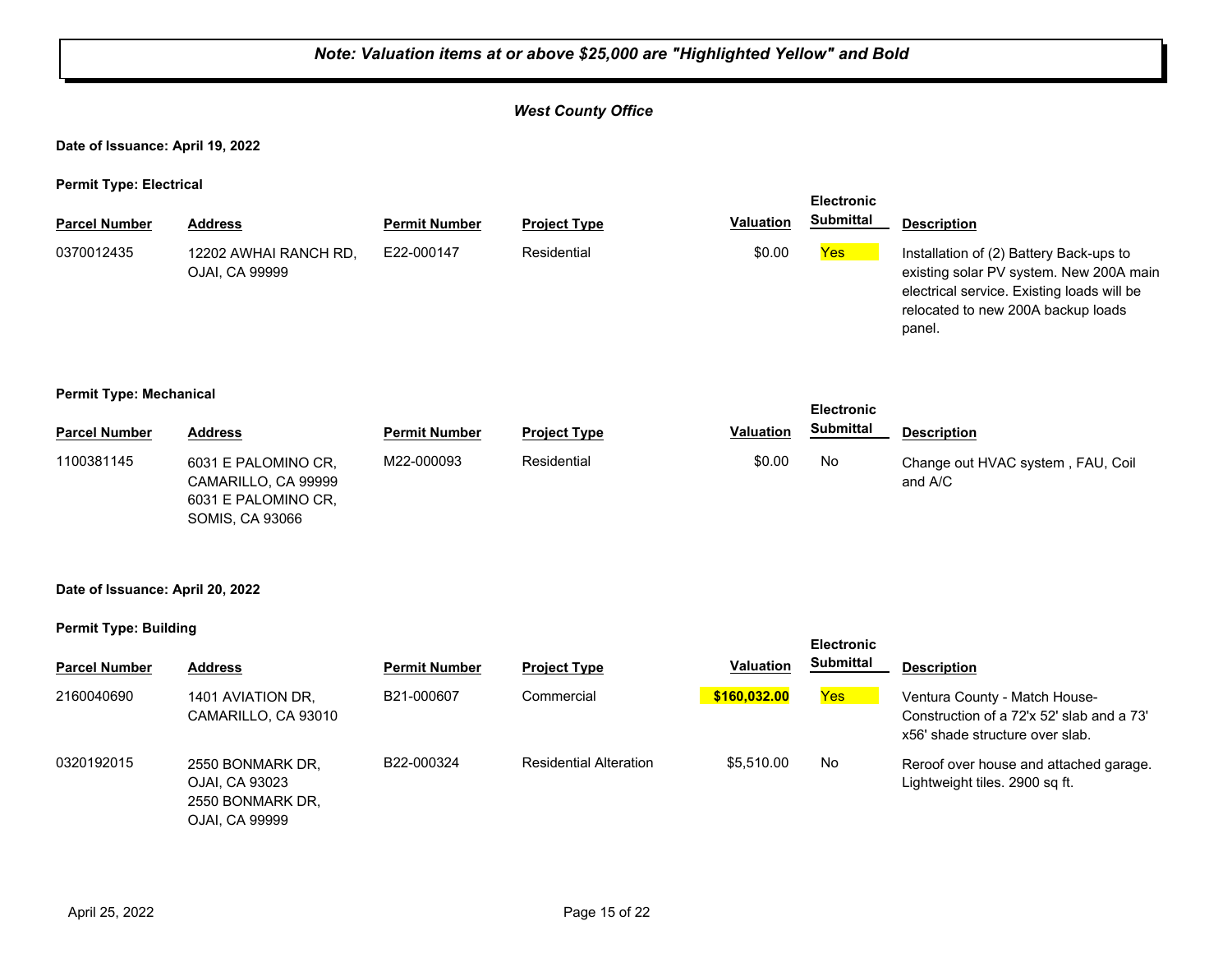#### *West County Office*

**Date of Issuance: April 20, 2022**

| <b>Parcel Number</b> | <b>Address</b>                                                                               | <b>Permit Number</b>    | <b>Project Type</b> | <b>Valuation</b> | <b>Electronic</b><br><b>Submittal</b> | <b>Description</b>                                                                                                                                                                                                                                                                                                                                                            |
|----------------------|----------------------------------------------------------------------------------------------|-------------------------|---------------------|------------------|---------------------------------------|-------------------------------------------------------------------------------------------------------------------------------------------------------------------------------------------------------------------------------------------------------------------------------------------------------------------------------------------------------------------------------|
| 0400100265           | 7000 PINE GROVE RD,<br>SANTA PAULA, CA 93060<br>7600 PINE GROVE RD.<br>SANTA PAULA, CA 99999 | C <sub>21</sub> -001309 | Commercial          | \$27,066.00      | <b>Yes</b>                            | Construction of a 10 foot shield/fence. The<br>10 foot fence will consist of 9 feet of<br>corrugated metal with 1 foot of barbed wire<br>on top.                                                                                                                                                                                                                              |
| 2060314170           | 380 ROSSMORE DR.<br>OXNARD, CA 99999                                                         | C22-000427              | Residential         | \$12,048.00      | No                                    | Legalize - 880 sq. ft. of comp shingles,<br>300 sq. ft. new Hardy Board siding,<br>replacement of 200 sq. ft. of windows, 130<br>sq. ft. of sliding glass doors, Electrical<br>fixtures per sq. ft., Remodel Kitchen and 2<br>baths, replace 6 plumbing fixtures, repair<br>stucco around new doors, 30 Ln. Ft. of<br>new railing and replace the FAU - refer to<br>CV22-0144 |
| 0330291025           | 1871 COUNTRY PL, OJAI,<br>CA 93023<br>1871 COUNTRY PL, OJAI,<br>CA 99999                     | C22-000429              | PoolSpa             | \$25,749.70      | <b>Yes</b>                            | New 560 SF Pool and equipment                                                                                                                                                                                                                                                                                                                                                 |
| 1090350095           | 483 VISTA MONTANA,<br>CAMARILLO, CA 99999                                                    | C22-000432              | Residential         | \$2,314.10       | No                                    | Remodel bathroom, remove closet,<br>relocate shower/tub, toilet                                                                                                                                                                                                                                                                                                               |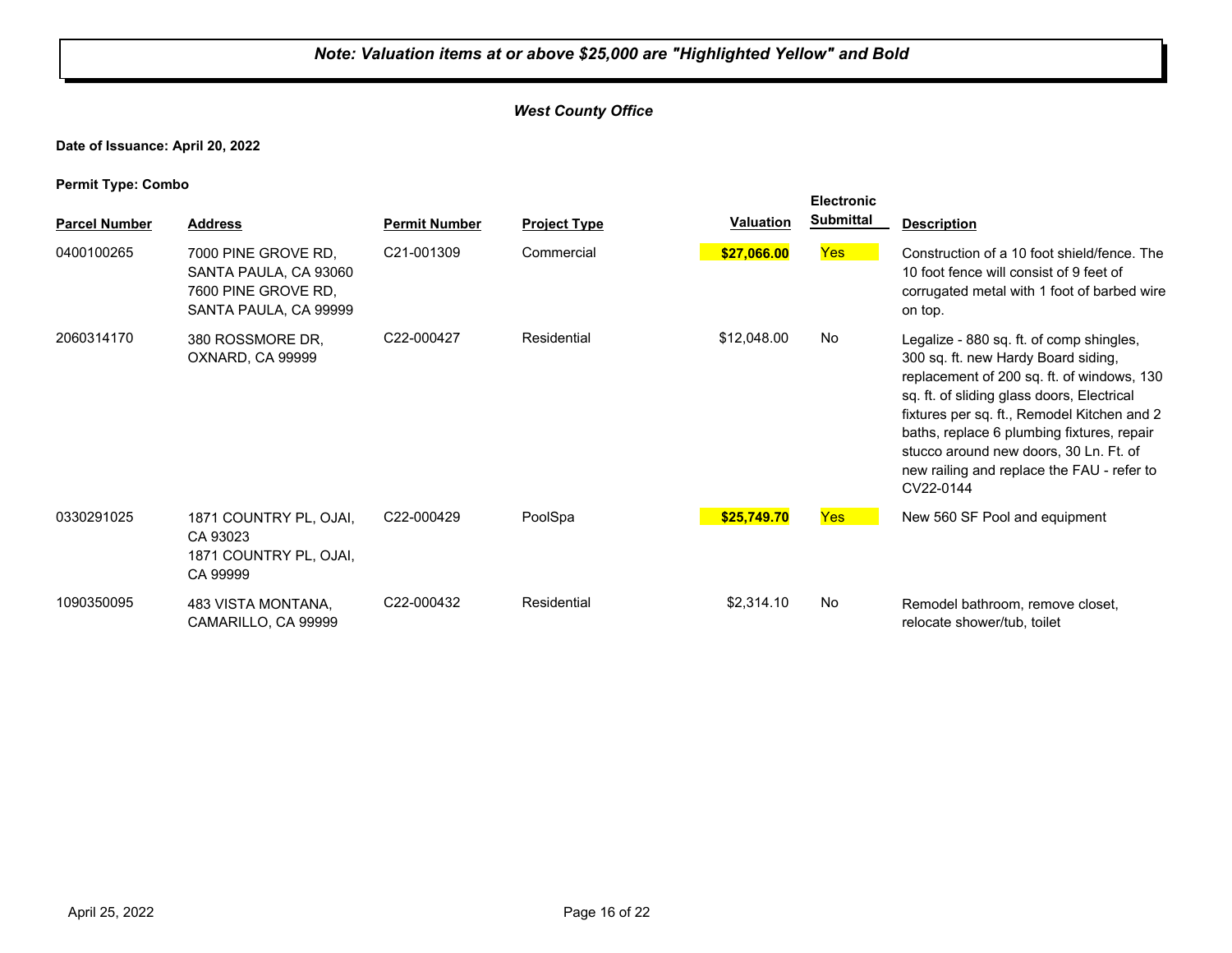#### *West County Office*

#### **Date of Issuance: April 20, 2022**

**Permit Type: Electrical**

|                      |                                                                            |                      |                     |                  | <b>Electronic</b> |                                                                      |
|----------------------|----------------------------------------------------------------------------|----------------------|---------------------|------------------|-------------------|----------------------------------------------------------------------|
| <b>Parcel Number</b> | <b>Address</b>                                                             | <b>Permit Number</b> | <b>Project Type</b> | <b>Valuation</b> | <b>Submittal</b>  | <b>Description</b>                                                   |
| 2060153160           | 117 BURBANK AV,<br>OXNARD, CA 93035<br>117 BURBANK AV.<br>OXNARD, CA 99999 | E22-000322           | Residential         | \$0.00           | Yes:              | Replace main panel. 200 amp.                                         |
| 1440110115           | 4270 N ROSE AV,<br>OXNARD, CA 99999                                        | E22-000323           | AG                  | \$0.00           | No                | Replace 277/480 volt 150 AMP 3 phase<br>socket for wind machine WME3 |
| 0560223145           | 388 TEMESCAL ST, PIRU,<br>CA 99999                                         | E22-000324           | Residential         | \$0.00           | <b>Yes</b>        | Installation of roof mounted PV system,<br>5.070 KW & 13 Panels      |

#### **Permit Type: Mechanical**

|                      |                                               |                      |                     |                  | <b>Electronic</b> |                                                                                                                                            |
|----------------------|-----------------------------------------------|----------------------|---------------------|------------------|-------------------|--------------------------------------------------------------------------------------------------------------------------------------------|
| <b>Parcel Number</b> | <b>Address</b>                                | <b>Permit Number</b> | <b>Project Type</b> | <b>Valuation</b> | <b>Submittal</b>  | <b>Description</b>                                                                                                                         |
| 1090301045           | 952 TRUENO AV,<br>CAMARILLO, CA 99999         | M22-000095           | Residential         | \$0.00           | No                | Installation new mini split 18,000 BTU<br>18.5 SEER, Includes 2 additional flex<br>supply ducts (40 sq. ft.)                               |
| 1590032045           | 630 N VALLEY VISTA DR.<br>CAMARILLO, CA 99999 | M22-000096           | Residential         | \$0.00           | No                | change out existing A/C condenser, coil<br>and furnace and replace with new in same<br>location. Includes 1 new duct run of 200<br>sq. ft. |

**Date of Issuance: April 21, 2022**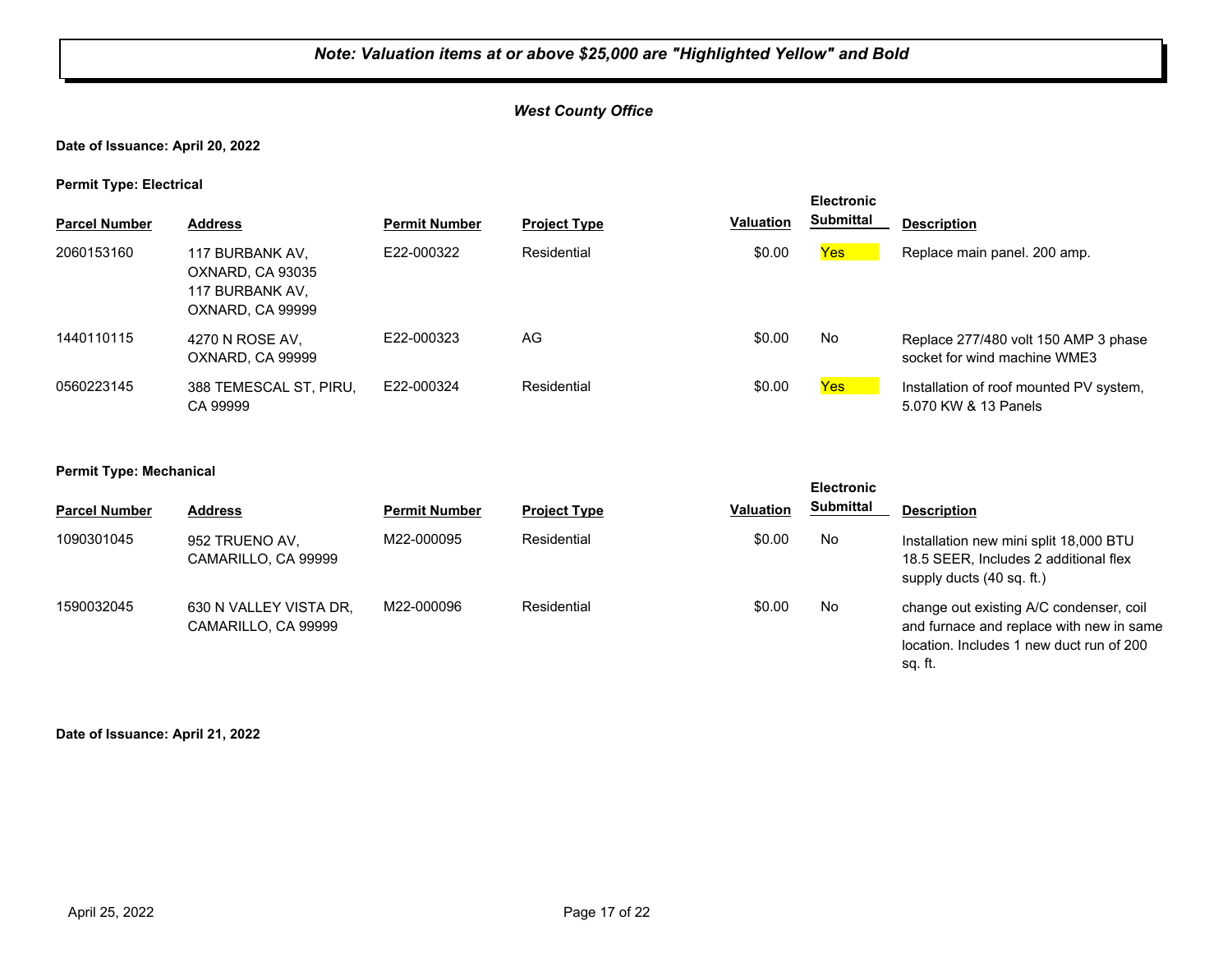#### *West County Office*

#### **Date of Issuance: April 21, 2022**

**Permit Type: Combo**

| . .                  |                                        |                         |                     |                  | <b>Electronic</b> |                                                                                                                                        |
|----------------------|----------------------------------------|-------------------------|---------------------|------------------|-------------------|----------------------------------------------------------------------------------------------------------------------------------------|
| <b>Parcel Number</b> | <b>Address</b>                         | <b>Permit Number</b>    | <b>Project Type</b> | <b>Valuation</b> | <b>Submittal</b>  | <b>Description</b>                                                                                                                     |
| 0320140365           | 1065 WOODLAND AV,<br>OJAI, CA 93023    | C22-000358              | PoolSpa             | \$32,815.10      | Yes               | Construction of a new 15X30 pool and 7X7<br>spa using the county standard plan<br>#6-2019 and detail #672 for automatic pool<br>cover. |
| 0110250295           | 12930 BLUE HERON CR,<br>OJAI, CA 99999 | C <sub>22</sub> -000382 | PoolSpa             | \$32,815.10      | <b>Yes</b>        | new 1,000 sq ft pool/spa related<br>equipment spa #6-2019 std sheet 100                                                                |

| <b>Parcel Number</b>           | <b>Address</b>                       | <b>Permit Number</b> | <b>Project Type</b> | Valuation | <b>Electronic</b><br><b>Submittal</b>                                                                                                                  | <b>Description</b>                                 |
|--------------------------------|--------------------------------------|----------------------|---------------------|-----------|--------------------------------------------------------------------------------------------------------------------------------------------------------|----------------------------------------------------|
| 1490100205                     | 3263 NYELAND AV,<br>OXNARD, CA 99999 | E22-000150           | Residential         | \$0.00    | Yes                                                                                                                                                    | Electrical Rewire (32<br>Receptacle/switch/lights) |
| <b>Permit Type: Mechanical</b> | .                                    |                      |                     | $\cdots$  | <b>Electronic</b><br>$C1$ , $C2$ , $C3$ , $C4$ , $C5$ , $C6$ , $C7$ , $C8$ , $C9$ , $C1$ , $C1$ , $C1$ , $C1$ , $C1$ , $C1$ , $C1$ , $C1$ , $C1$ , $C$ |                                                    |

| <b>Parcel Number</b> | Address                          | Permit Number | <b>Project Type</b> | <b>Valuation</b> | Submittal | <b>Description</b>                                                          |
|----------------------|----------------------------------|---------------|---------------------|------------------|-----------|-----------------------------------------------------------------------------|
| 0330143055           | 2012 SUMAC DR. OJAI.<br>CA 99999 | M22-000098    | Residential         | \$0.00           | No        | replace old duct work system in attic,<br>replace with R6 flexible ductwork |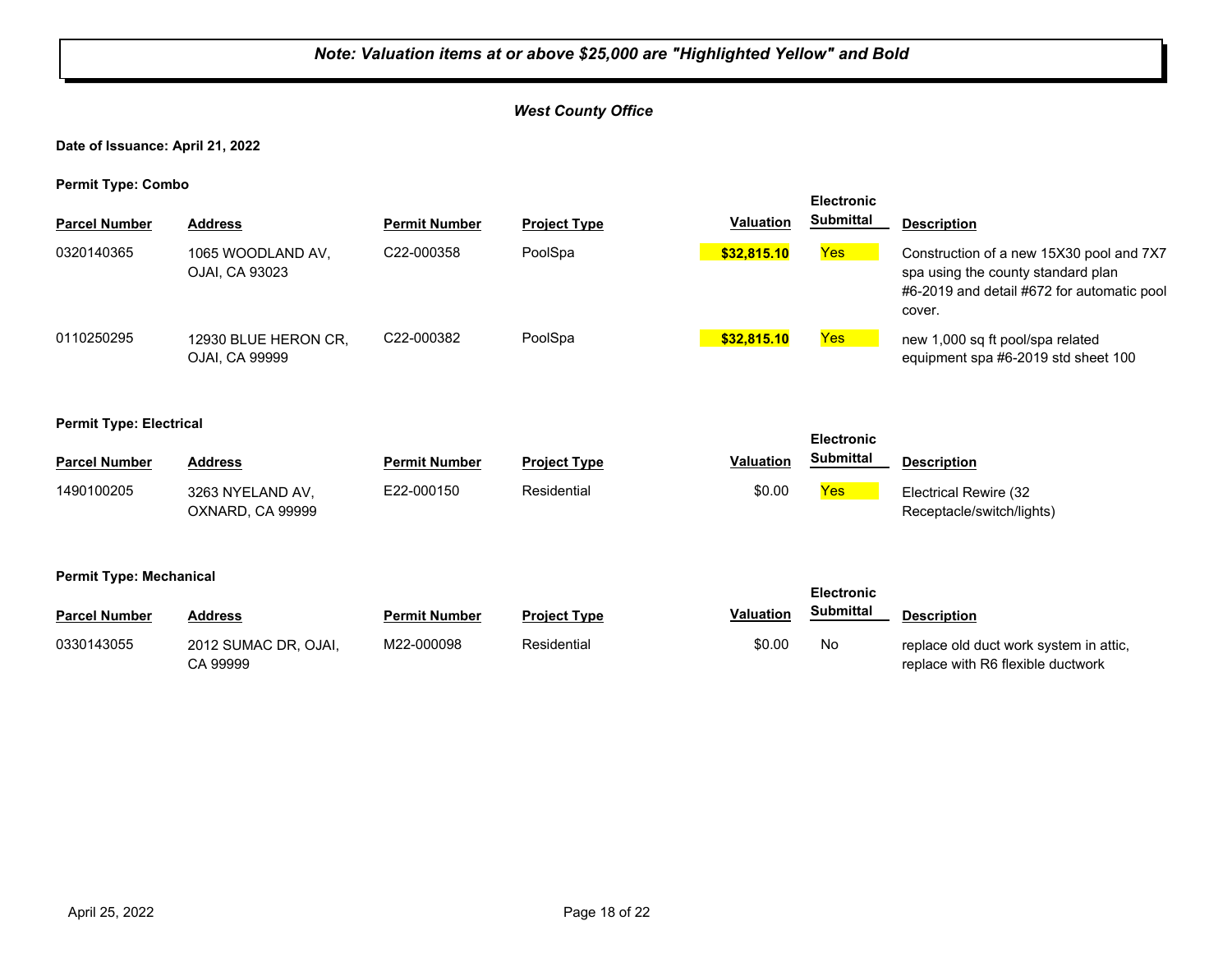## *West County Office* **Date of Issuance: April 21, 2022 Permit Type: Plumbing Parcel Number Address <b>Permit Number Project Type Valuation Submittal** Description **Electronic Submittal** 250 N ENCINAL AV, OJAI, CA 93023 250 N ENCINAL AV, OJAI, CA 99999 0170081080 250 N ENCINAL AV, OJAI, P22-000104 Residential **Residential 50.00** Yes replace gas line from meter to house **Date of Issuance: April 22, 2022 Permit Type: Combo Parcel Number Address <b>Permit Number Project Type Valuation Submittal** Description **Electronic Submittal** 0330141245 617 COUNTRY DR, OJAI, C22-000437 Residential \$10,450.00 No CA 99999 C22-000437 Residential \$10,450.00 No Replace 70 sq. ft. of windows, replace 30 sq. ft. of doors, 170 sq. ft sliding glass doors, Repair 100 sq. ft. of stucco around window and door replacement, New Electric and Plumbing per sq. ft., Replace Combo heating and air unit,, enclosed a window and door - 40 sq. ft. of

*Note: Valuation items at or above \$25,000 are "Highlighted Yellow" and Bold*

exterior/interior wall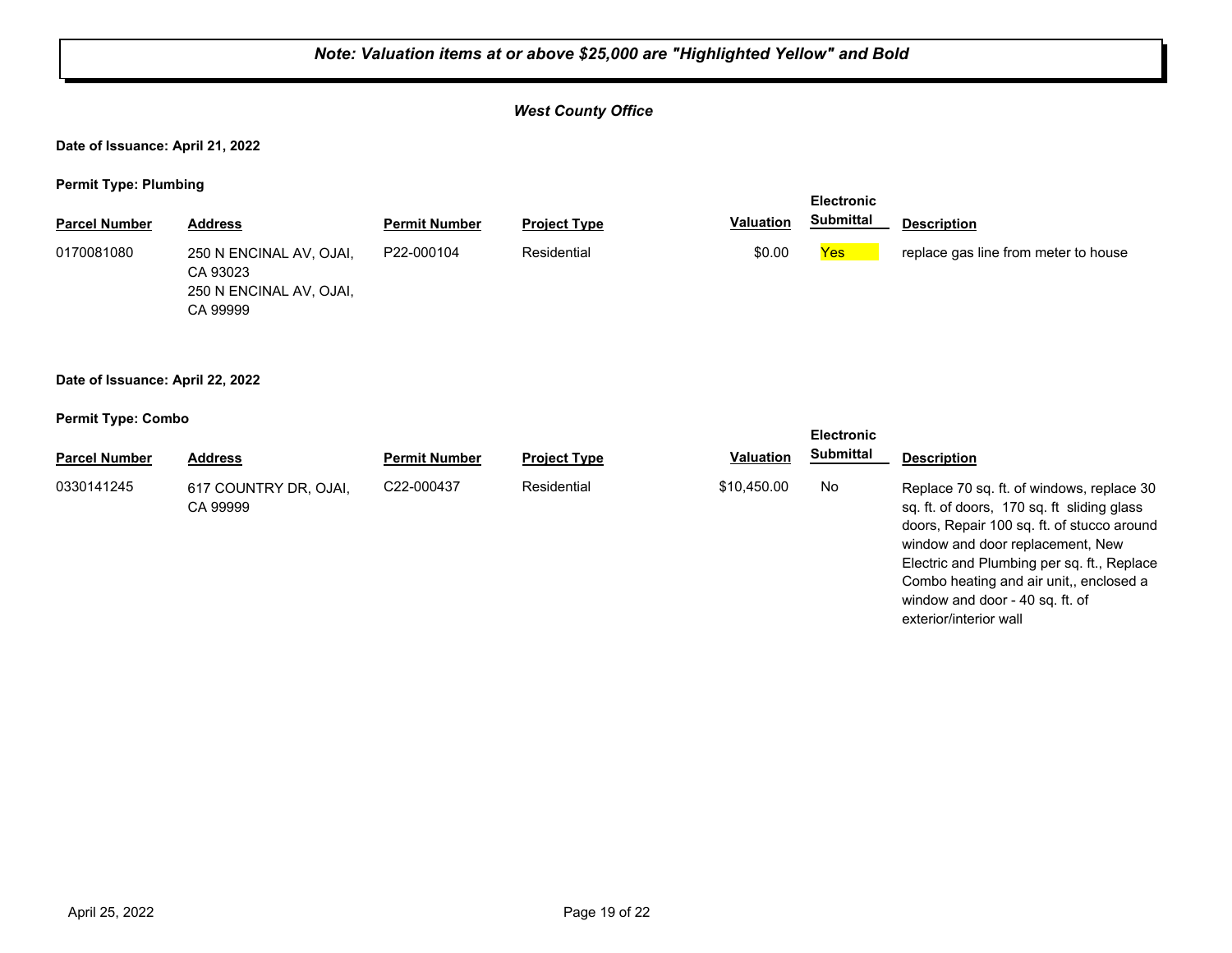#### *West County Office*

#### **Date of Issuance: April 22, 2022**

| . .<br><b>Parcel Number</b> | <b>Address</b>                                                               | <b>Permit Number</b> | <b>Project Type</b> | Valuation | <b>Electronic</b><br><b>Submittal</b> | <b>Description</b>                                              |
|-----------------------------|------------------------------------------------------------------------------|----------------------|---------------------|-----------|---------------------------------------|-----------------------------------------------------------------|
| 1090263065                  | 722 DESEO AV.<br>CAMARILLO, CA 93010<br>722 DESEO AV,<br>CAMARILLO, CA 99999 | E22-000313           | Residential         | \$0.00    | <b>No</b>                             | Install roof mounted PV system. 7.8 kW                          |
| 1470021070                  | 4836 JOAN WY, OXNARD,<br>CA 93036<br>4836 JOAN WY, OXNARD,<br>CA 99999       | E22-000334           | Residential         | \$0.00    | No                                    | Install roof mounted solar PV-2.88 kW.<br>New 125 amp subpanel  |
| 0170032120                  | 517 N ARNAZ AV, OJAI,<br>CA 93023<br>517 N ARNAZ AV, OJAI,<br>CA 99999       | E22-000335           | Residential         | \$0.00    | No                                    | INSTALL FLUSH ROOF MOUNTED<br>SOLAR PV, kW 4.32                 |
| 0170121330                  | 159 ARNAZ AV, OJAI, CA<br>99999                                              | E22-000336           | Residential         | \$0.00    | No                                    | upgrade existing 30 AMP service to 200<br>AMPS in same location |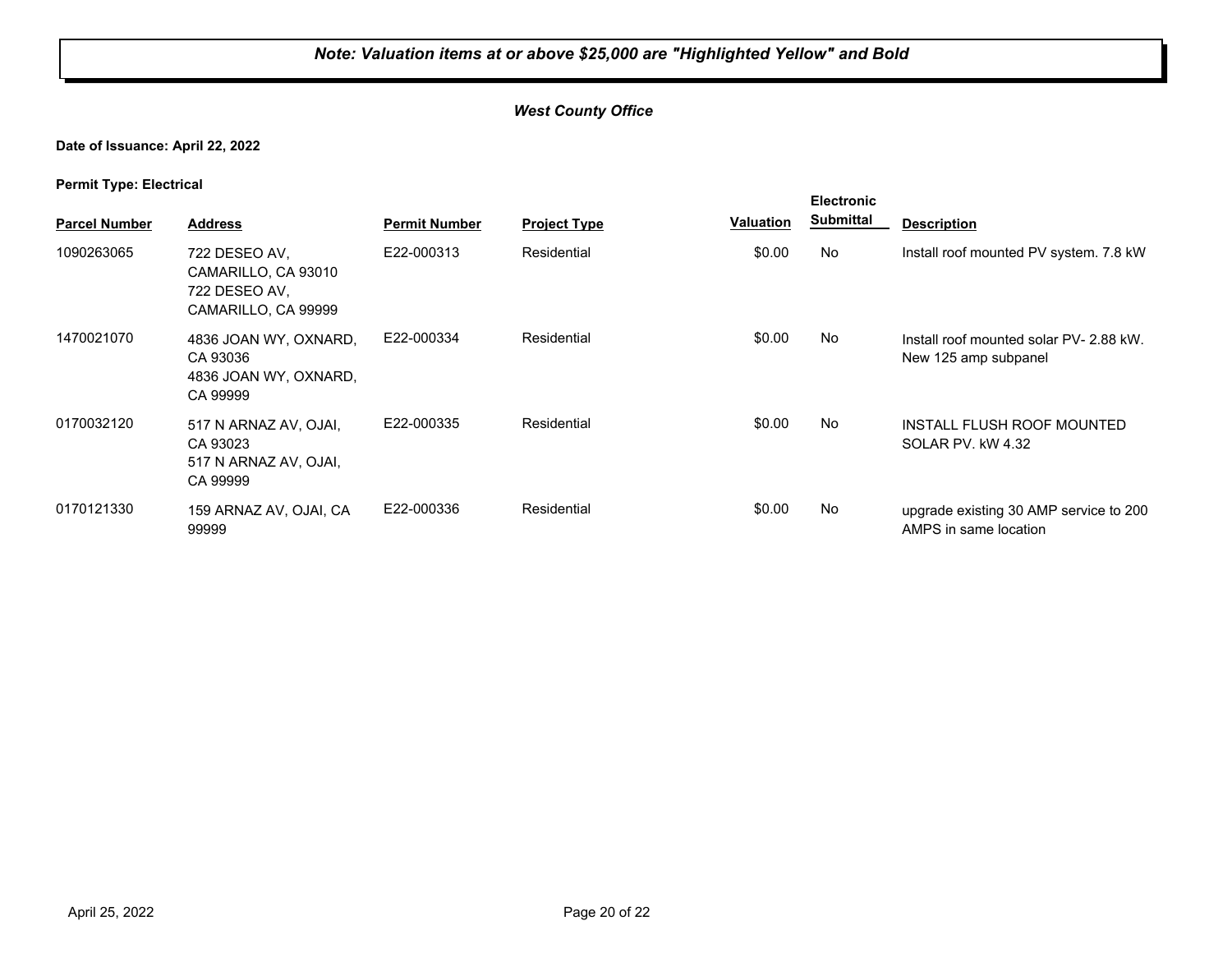#### *West County Office*

**Date of Issuance: April 22, 2022**

**Permit Type: Plumbing**

| <b>Parcel Number</b> | <b>Address</b>                                                               | <b>Permit Number</b> | <b>Project Type</b> | <b>Valuation</b> | <b>Electronic</b><br><b>Submittal</b> | <b>Description</b>                                                                                                     |
|----------------------|------------------------------------------------------------------------------|----------------------|---------------------|------------------|---------------------------------------|------------------------------------------------------------------------------------------------------------------------|
| 0900143040           | 11266 NARDO ST.<br>VENTURA. CA 93004<br>11266 NARDO ST.<br>VENTURA. CA 99999 | P22-000108           | Residential         | \$0.00           | No                                    | new water heater outside house in<br>backyard                                                                          |
| 0900123095           | 11209 VIOLETA ST.<br>VENTURA, CA 99999                                       | P22-000109           | Residential         | \$0.00           | No                                    | Replace 40 Ln. Ft. of 4" sewer line and<br>install clean-out access                                                    |
| 0330420155           | 11300 VENTURA AV.<br>OJAI, CA 99999                                          | P22-000111           | Residential         | \$0.00           | No                                    | Installation of French Drain, railroad tie<br>retaining wall less than 3' (no permit<br>required) - Refer to CV20-0465 |

**West County Office Valuation Subtotal: \$559,682.80**

**Total Unincorporated Weekly Valuation: \$1,801,951.00**